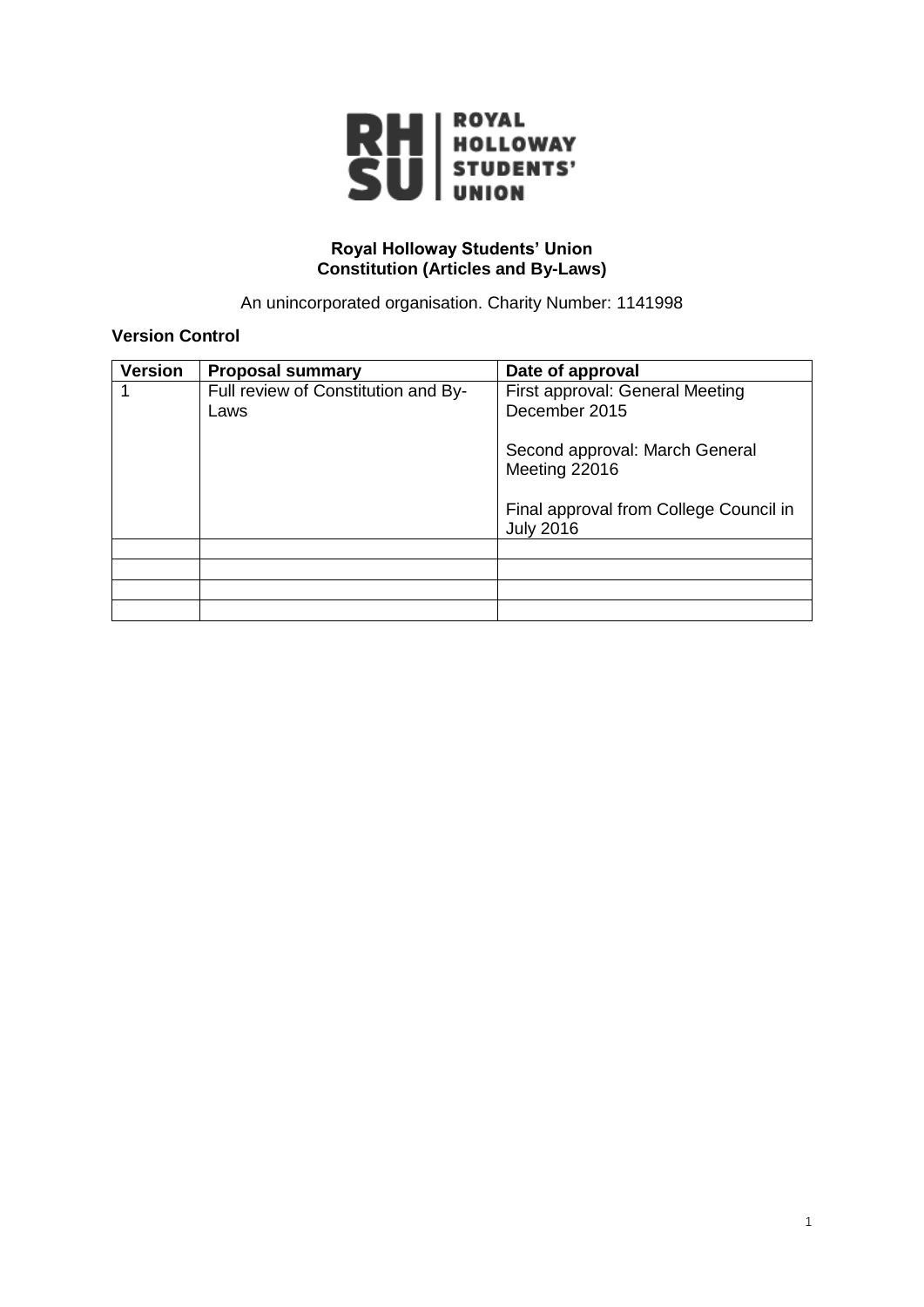# **The Articles**

This section provides a high level overview of how the Students' Union operates, and sets the limits for what we can and cannot do. It can only be changed when students, the Trustees, the College and the Charity Commission agree.

| 1              | Introduction                                            |
|----------------|---------------------------------------------------------|
| $\overline{2}$ | Objects                                                 |
| 3              | Powers                                                  |
| 4              | Membership                                              |
| 5              | Members' decisions                                      |
| 6              | <b>All Student Meetings</b>                             |
| $\overline{7}$ | Referendum                                              |
| 8              | <b>Elections</b>                                        |
| 9              | <b>Officers</b>                                         |
| 10             | <b>Trustees</b>                                         |
| 11             | Application of income and property                      |
| 12             | Benefits and payments to trustees and connected persons |
| 13             | Conflicts of interest and conflicts of loyalty          |
| 14             | Amendments                                              |
| 15             | By-Laws                                                 |
| 16             | <b>Affiliations</b>                                     |
| 17             | <b>Dissolution</b>                                      |
| 18             | Incorporation                                           |
| 19             | Complaints                                              |

#### **By-Laws**

This section provides more detail on specific areas of the Students' Union, and deals with some operational issues. It can be changed when students and the Trustees agree.

| A | Elections                    |
|---|------------------------------|
| B | Referendum                   |
| C | <b>All Student Meetings</b>  |
| D | Councils                     |
| E | <b>Officers</b>              |
| F | Policy                       |
| G | <b>Student Activities</b>    |
| Н | Committees of the Board      |
|   | Code of Conduct              |
|   | <b>Complaints Procedure</b>  |
|   | <b>Discipline Procedure</b>  |
|   | <b>Financial Regulations</b> |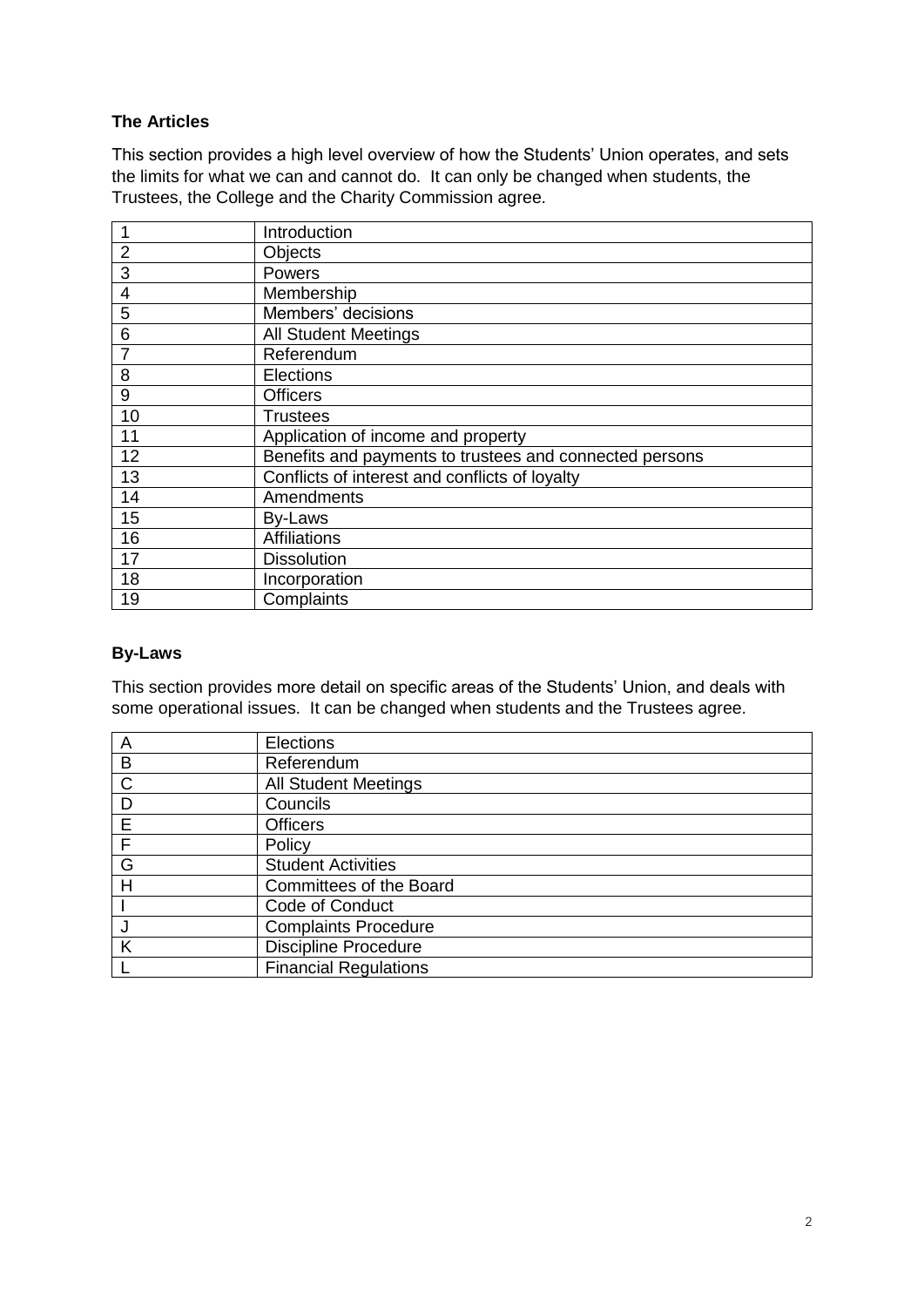# **Constitution of the Students' Union, Royal Holloway, University of London**

# **The Articles**

# **1. Introduction**

The name of the association is 'Royal Holloway and Bedford New College Students' Union'.

In this Constitution, the association may be referred to as 'the charity', 'the students' union' or as 'SURHUL'.

SURHUL is the recognised students' union, within the meaning of the Education Act (1994), of Royal Holloway and Bedford New College, University of London which, in this Constitution, may be referred to as 'Royal Holloway', or 'the College'.

SURHUL's principal office is in England.

# **2. Objects**

SURHUL's charitable objects are the advancement of education of students at Royal Holloway, University of London for the public benefit.

SURHUL makes life better for students at Royal Holloway by:

- i. Promoting their interests during their course of study by representing, supporting and advising them.
- ii. Being the recognised representative channel between them, and Royal Holloway University of London, and any other external bodies.
- iii. Providing social, cultural, sporting and recreational activities and forums for discussions and debate, for their personal development.

# **3. Powers**

The students' union has power to do anything which is calculated to further its objects or is conducive or incidental to doing so. In particular, the students' union has power to:

- i. Borrow money and to charge the whole or any part of its property as security for the repayment of the money borrowed. The students' union must comply as appropriate with sections 124 and 125 of the Charities Act (2011) if it wishes to mortgage land.
- ii. Buy, take on lease or in exchange, hire or otherwise acquire any property and equip it for use.
- iii. Sell lease or otherwise acquire of any or all part of the property belonging to the students' union. In exercising this power, the students' union must comply as appropriate with sections 117 and 119-123 of the Charities Act (2011).
- iv. Employ and remunerate staff as are necessary for carrying out the work of the students' union. The students' union may employ or remunerate an Officer trustee only to the extent that it is permitted to by clause 12.
- v. Deposit or invest funds, employ a professional fund manager, and arrange for the investments or other property of the students' union to be held in the name of a nominee, in the same manner and subject to the same conditions as the trustees of a trust are permitted to do so by the Trustee Act (2000).

# **4. Membership**

SURHUL has the following categories of membership: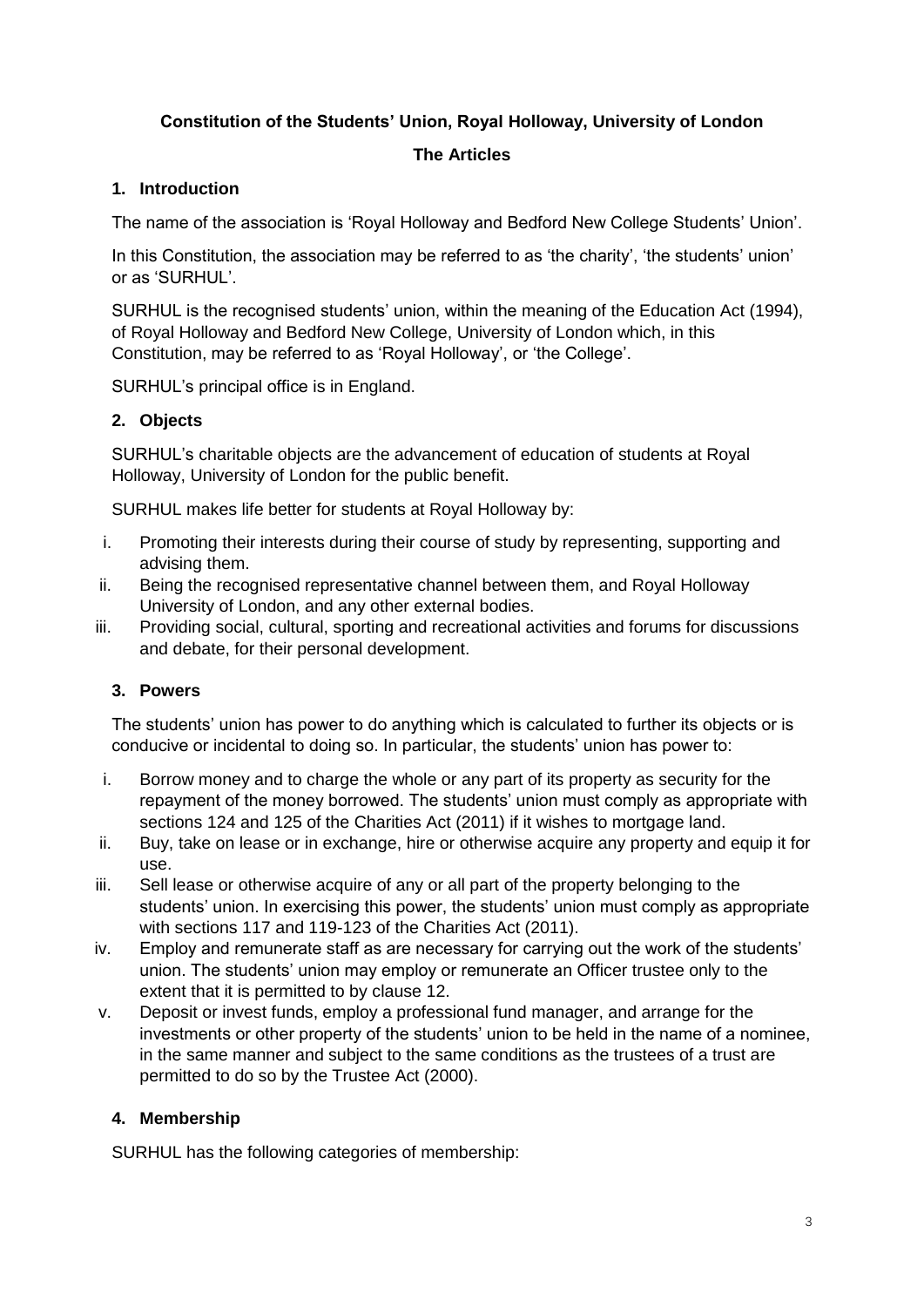#### Ordinary members

Ordinary members are all registered students of Royal Holloway, University of London, subject to the College's Statutes and Regulations.

Ordinary members cease to be members upon:

- i. Termination of enrolment from the College.
- ii. Exercising their right to opt out through an electronic means provided by College during the enrolment process.

#### Strategic members

Strategic members are not students at Royal Holloway, but are people who have longer term interests in the success of the students' union. Strategic members cease to be members upon leaving post, and are:

- i. Trustees of the students' union
- ii. The Chief Executive.

## Associate members

Associate members are not students at Royal Holloway, but are people who pay a subscription to the students' union and who thereby receive some of the entitlements of membership, such as access to services. The Board will publish a policy on subscription and entitlement. Associate members cease to be members upon:

- i. Non-payment of subscriptions.
- ii. Notifying the President in writing of their decision to resign their membership.

#### Honorary members

An All Student Meeting, by a majority vote of thanks, may grant honorary membership to any person or group who has merited the gratitude of SURHUL. Honorary members cease to be members upon:

i. Notifying the President in writing of their decision to opt-out of membership.

#### **5. Members' decisions**

#### Powers of ordinary members

Decisions of ordinary members of the students' union may be taken either by vote at an All Student Meeting, or by agreement of a written resolution in a Referendum.

#### **Councils**

SURHUL establishes student Councils for ordinary members to:

- Discuss and agree policy positions on issues that matter to Royal Holloway students.
- Coordinate campaign plans, and monitor campaign successes.
- Hold Officer Trustees accountable for the political positions they take and the effectiveness of SURHUL's work.
- Help members to engage with decision makers and stakeholders.

The focus, membership and management of these bodies will be established in the By-Laws.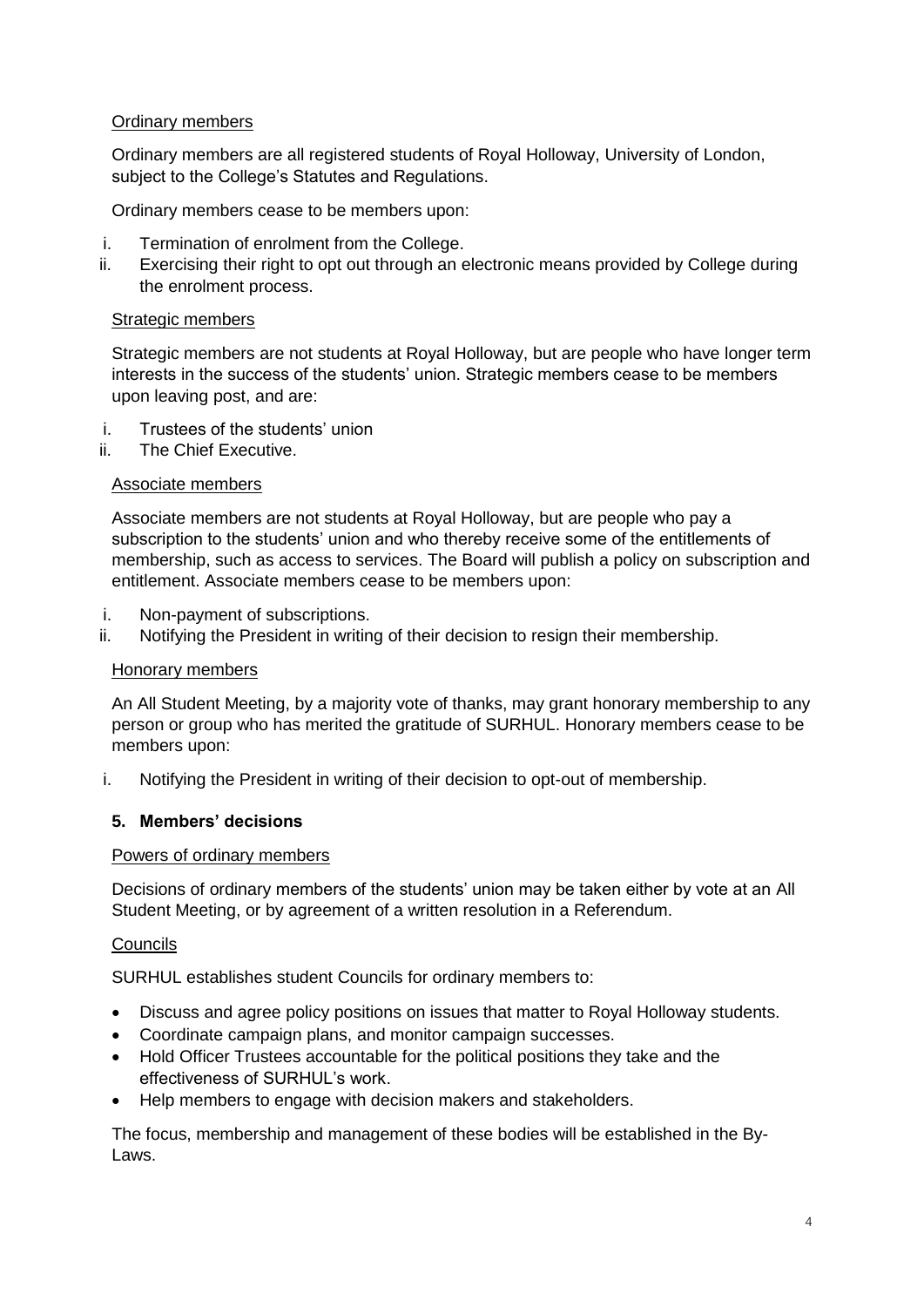For the avoidance of doubt, Councils have no authority to set SURHUL's corporate policies or spend money, save that the Board may award a budget to them for its members to distribute as they consider appropriate.

## The Steering Committee

SURHUL establishes the Steering Committee, which is a joint committee of the All Student Meeting and the Board, to ensure that decisions are taken by the appropriate body, with appropriate guidance. The Committee will meet as necessary, to ensure that resolutions proposed for Referendum, All Student Meetings, and Councils, are considered by the most appropriate body, and with appropriate consideration of risk.

## Reserved decisions

For the avoidance of doubt, any decision to:

- i. Amend the Constitution must be taken in line with clause 13.
- ii. Amend the By-Laws must be taken in line with clause 14.
- iii. Remove a Trustee must be taken in line with clause 10.
- iv. Wind up or dissolve the students' union must be taken in line with clause 16.

# **6. All Student Meetings**

## Quorum

Ordinary members are the only members entitled to vote at All Student Meetings. Strategic members have the right to attend and speak but may not vote. The quorum for an All Student Meeting will be 100 ordinary members.

#### Calling the meeting

All Student Meetings will be called and chaired by the President or, in their absence another Officer Trustee, and there must be at least one All Student Meeting in each academic term.

The Deputy Chair shall be a member of Steering Committee who is not an Officer Trustee, and should take the chair during Officer accountability business.

The President will be obliged to call a meeting on request of the Board (set out in Clause 10), or on request of 50 students.

The notice for All Student Meetings must be given 14 days in advance of the meeting, and must identify time, date and location of the meeting, the business to be discussed, and the resolutions proposed to be made. Any meeting which will consider proposed amendments to the Constitution or By-Laws must include the proposed text in the notice.

#### Voting

Decisions of the members of the students' union can be taken by means of a resolution at an All Student Meeting. Resolutions must be passed by a simple majority of votes cast at the meeting, including proxy votes.

The Chair, or any ordinary member present at an All Student Meeting may, before or on the declaration of a vote taken at the meeting, demand that a question is put to referendum, for decision by the wider ordinary membership. If a simple majority of the meeting supports the demand, the President will make arrangements for the decision to be put to referendum.

#### Proxy votes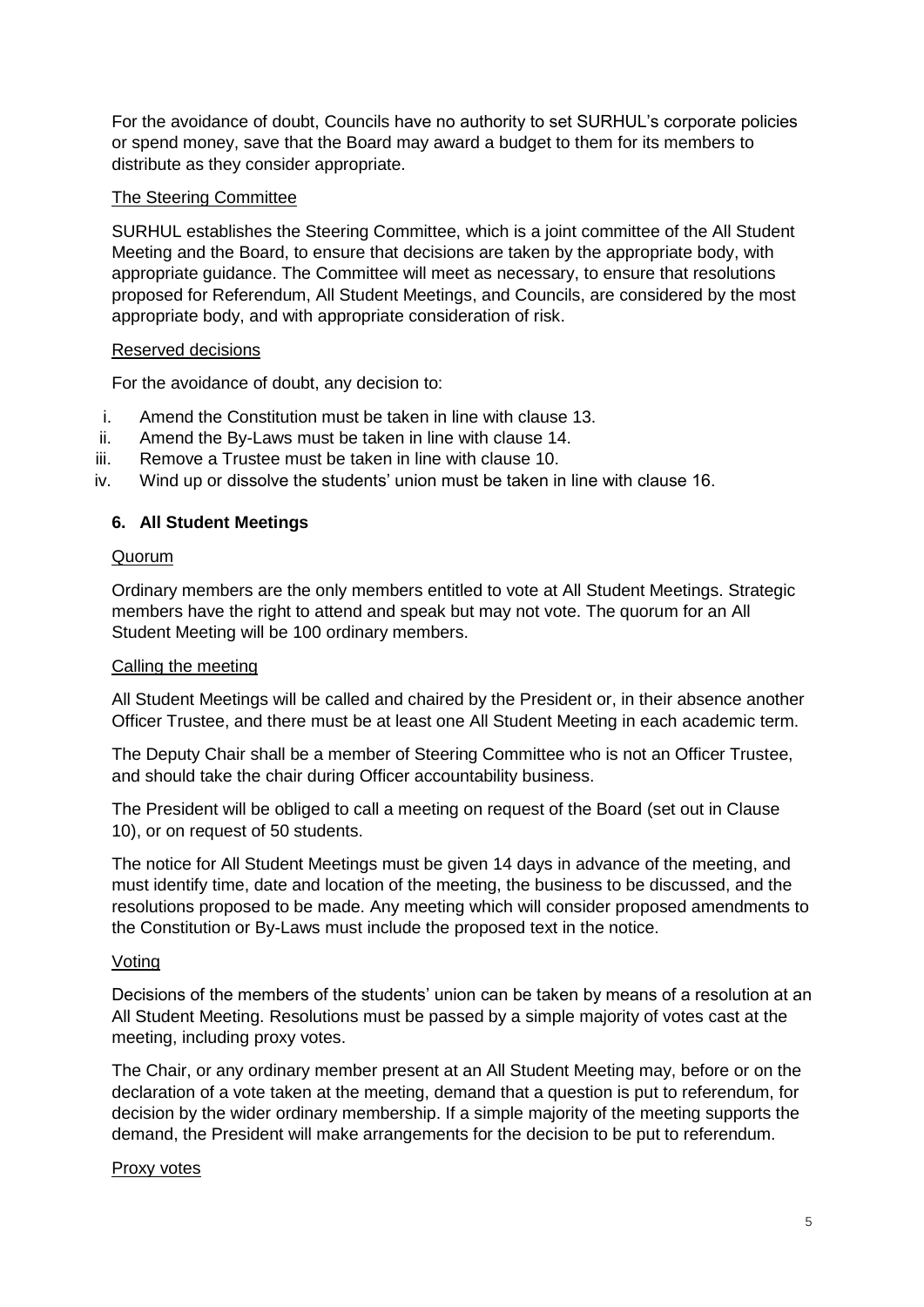Ordinary members may nominate a proxy to attend, speak and vote on their behalf at All Student Meetings by giving the President authenticated notice in writing of:

- i. The name, and details of College registration, of the person appointing the proxy.
- ii. The ordinary member or Officer Trustee who has been appointed under the proxy notice.
- iii. The meeting to which the proxy notice applies.
- iv. Whether the proxy appointed is to vote or abstain in specific ways on specific resolutions.

A proxy appointed under this procedure is entitled to exercise their discretion as to how to vote on any ancillary or procedural resolution, unless directed otherwise by the proxy notice.

Any ordinary member entitled to attend, speak or vote at an All Student Meeting remains so entitled, even though a proxy notice has been submitted to the students' union. Any ordinary member may revoke a proxy notice by giving the President notice in writing, provided that it is received before the start of any meeting to which it relates.

SURHUL is entitled to devise and review a fair process for receiving and authenticating proxy notices, and to reject proxy notices which are not clearly authentic and valid.

No single individual may hold more than five proxy votes.

#### The Annual General Meeting

The Board will identify one General Meeting in each academic year to also serve as the formal charity Annual General Meeting; there must not be more than 15 months between Annual General Meetings. The Annual General Meeting must receive the audited accounts, the Trustees Annual Report, and the Affiliations Register.

#### **7. Referenda**

A poll of all ordinary members may be called to decide a specific resolution. A referendum may be called by:

- i. A simple majority of an All Student Meeting
- ii. A resolution of the Board
- iii. A simple majority of the Officer Group
- iv. The President, on receipt of a petition of 200 ordinary members

The Returning Officer for referendums will be appointed by the Board, and their name will be notified to the College Council. The Returning Officer will be an external person with significant experience of overseeing elections, who will interpret By-Law B.

Decisions made by referendum are valid on all matters of policy, but a quorum of 5% of registered ordinary members is required to approve amendments to the Constitution or By-Laws, or the removal of a Trustee.

The students' union may conduct a referendum by electronic means, provided that:

- i. An email notice is sent to all ordinary members, explaining the purpose of the vote, detailing the resolution to be put to vote with accompanying text or documents, and the voting procedure.
- ii. The email notice is sent at least 14 days before the deadline for the submission of votes.
- iii. A person independent to the students' union can attest to the security and independence of the electronic method to be used, and will scrutinise the process.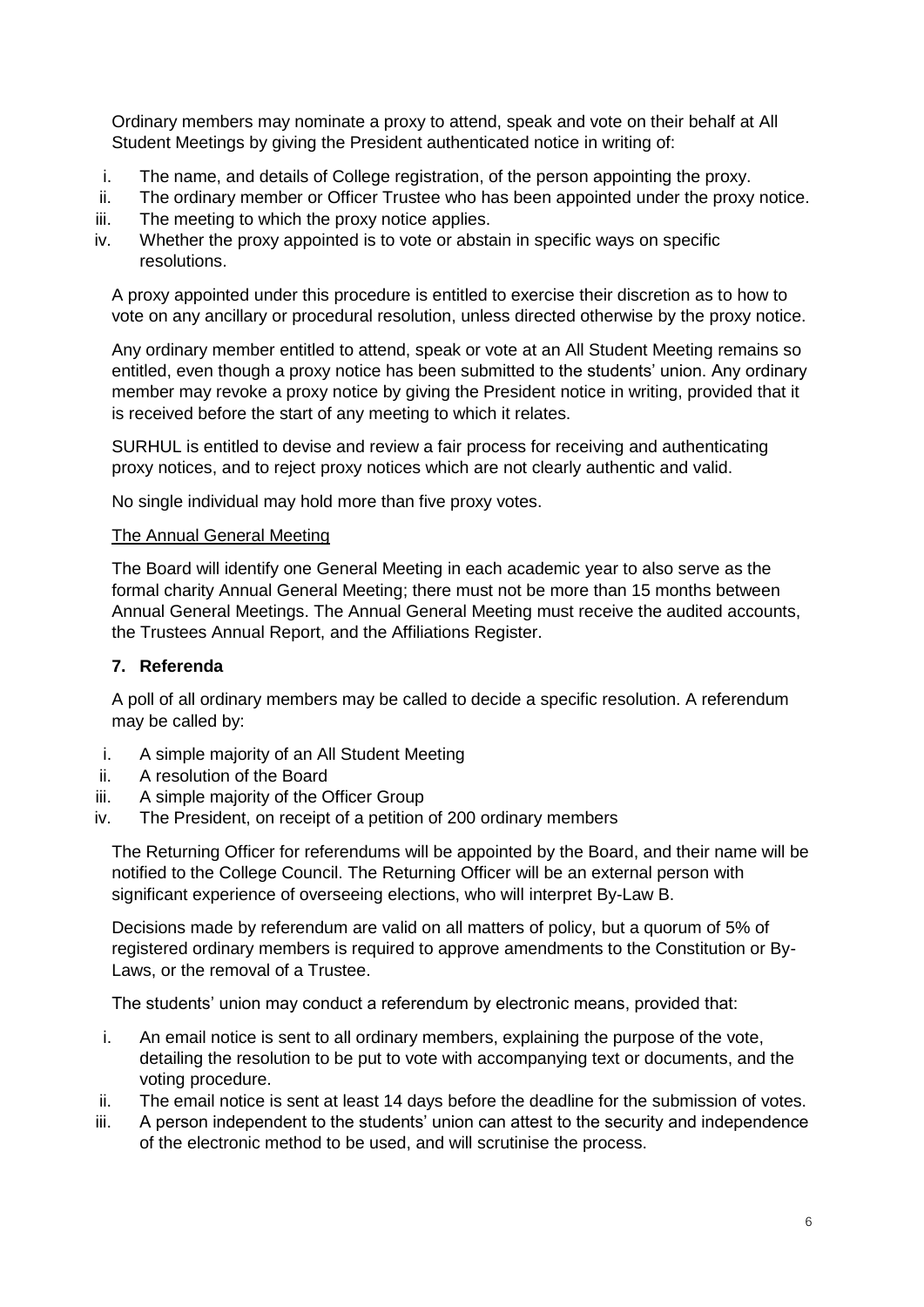## **8. Elections**

SURHUL is a democratic, student-led, organisation. Ordinary members elect the leadership of the students' union annually. The Steering Committee will identify a list of all offices other than Officer Trustees to be elected in the coming academic year.

#### The Returning Officer & Deputy Returning Officer

The Returning Officer and Deputy Returning Officer for cross campus elections and referenda will be appointed by the Board on an annual basis, and their name will be notified to the College Council. The Returning Officer will be an external person with significant experience of overseeing elections, who will interpret By-Law A, and their rulings are final. The Deputy Returning Officer will be a senior member of students' union staff with operational responsibility for the elections.

The Deputy Returning Officer can appoint further staff members as Assistant Returning Officers. The Deputy Returning Officer, and Assistant Returning Officers have all the authority of the Returning Officer, subject to appeal.

The Returning Officer will report on the success of each election to the Board, and via the annual report to the College Council.

#### Elected Officer Trustees

Officer Trustees are major union office holders, for the purposes of the Education Act (1994), and are elected in an annual secret ballot of ordinary members. The Officer Trustees are the President, and up to four Vice Presidents.

Officer Trustees must be an ordinary member, or an Officer Trustee currently in post, at the time they are elected. Officer Trustees hold office for one year from 1 August. No Officer Trustee may hold office for more than two terms of office.

#### Elected Student Representatives

Student Representatives are not office holders, but are volunteer positions elected to represent the interests of specified students.

Student Representative positions will be aligned to one or more Councils, so that they can discuss issues, organise campaigns, and celebrate successes with students who share their interests, and hold Officer Trustees accountable on behalf of the students they represent.

#### **9. Officers**

#### Elected leadership

The Officer Trustees are the elected leaders of the students' union. They are individual and collectively accountable to using their power to ensure that the students' union is effectively delivering its Objects, in line with its strategy.

By-Law E describes the specific responsibilities of the Officer Trustees. These will be reviewed at least every two years.

The Officer Trustees have multiple accountabilities – to students, to Board, to each other, to the College and as paid staff members. The Chief Executive will ensure that sufficient training and development is available through the Officer Trustees' time in post, to enable them to effectively discharge the responsibilities of their office.

#### Officer Group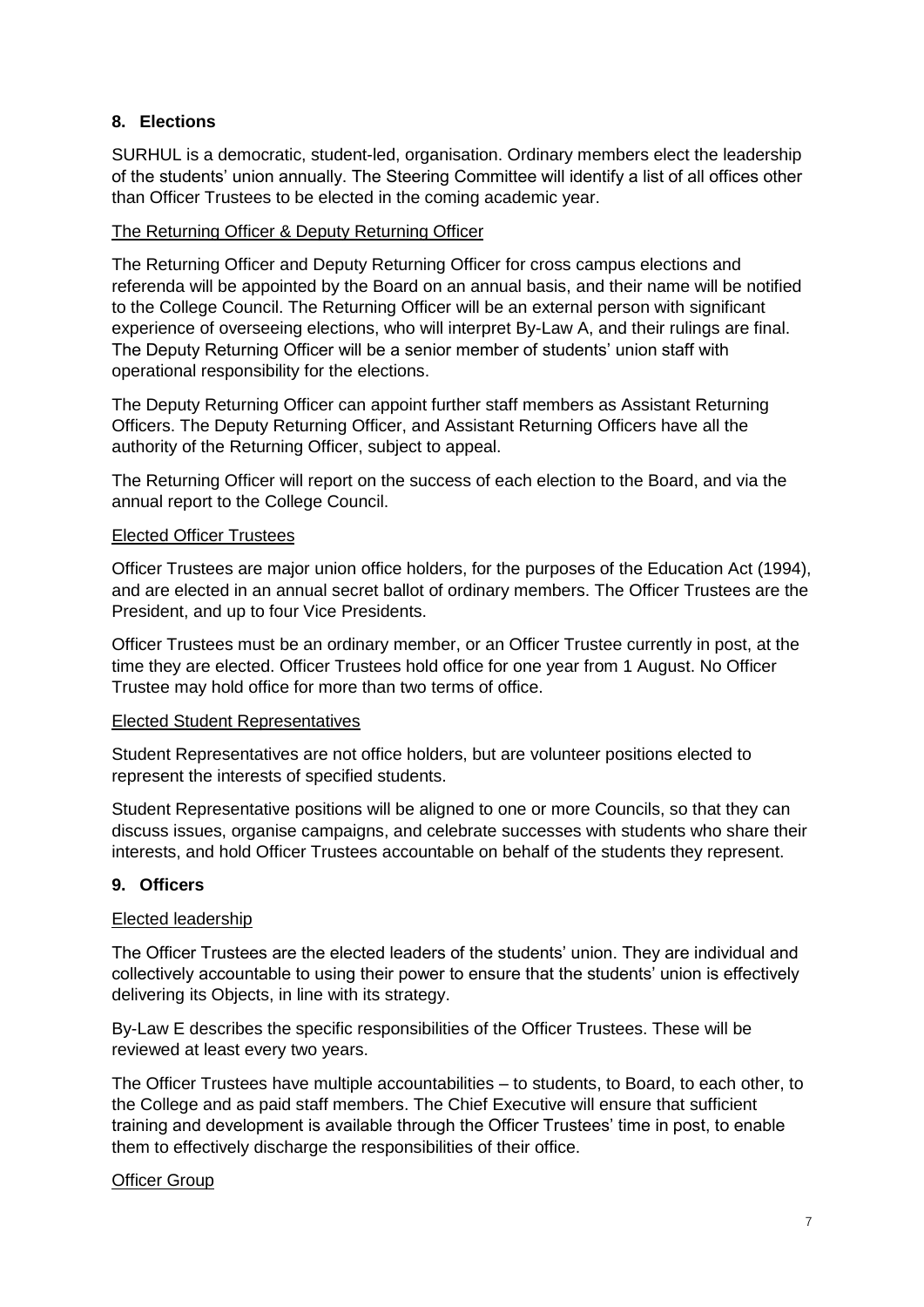The Officer Trustees have collective responsibility for the continued political leadership of SURHUL. By-Law E describes the ways in which the Officer Trustees will effectively lead the students' union.

## **10. Trustees**

### General functions and duties

The charity trustees manage the affairs of the students' union and may for that purpose exercise all of the powers of the students' union. Each charity trustee has the duty to:

- i. Exercise their powers and perform their duty as a trustee of the students' union in a way that they decide, in good faith, would be most likely to further the purposes of the students' union.
- ii. Exercise, in the performance of these functions, such care and skill as is reasonable in the circumstances having regard in particular to:
	- a. The democratic nature of students' unions, and the students' unions' multiple accountabilities.
	- b. Any special knowledge or experience that they hold themselves as having.
	- c. If they act as a charity trustee of the students' union in the course of a business or profession, to any special knowledge or experience that it is reasonable to expect of a person acting in the course of that kind of business or profession.

#### Composition of the Board, and appointment

SURHUL's Trustees are:

- i. The President and up to four Vice Presidents, elected in line with By-Law A, who are the Officer Trustees.
- ii. Three ordinary members, appointed by Board on the advice of the Appointment and Remuneration Committee, for a term of office of up to one years.
- iii. At least four, but no more than five external Trustees, appointed by the Board on the advice of the Appointments and Remuneration Committee, for a term of office of three years.

Trustees may serve up to two terms of office in each category of membership, subject to successful reappointment in the usual manner.

The Board may, after reflecting on the skills and experience of its members, co-opt up to two ordinary members or external persons to improve the quality of its meetings. Co-opted members may serve for up to for one year but do not have voting rights.

#### Meetings of trustees

The President will call meetings of the Board at least four times in each academic year, or on request of any other two trustees. The quorum for the Board will be half of its voting membership, provided that at least one Officer Trustee, one ordinary member Trustee, and one external Trustee is present.

The President will be the Chair of the Board of Trustees. The Vice Chair will be one of the external Trustees, elected by the Board.

Questions arising at a meeting will be resolved by a majority of those present and eligible to vote. In the case of an equality of votes, the President will have a second or casting vote.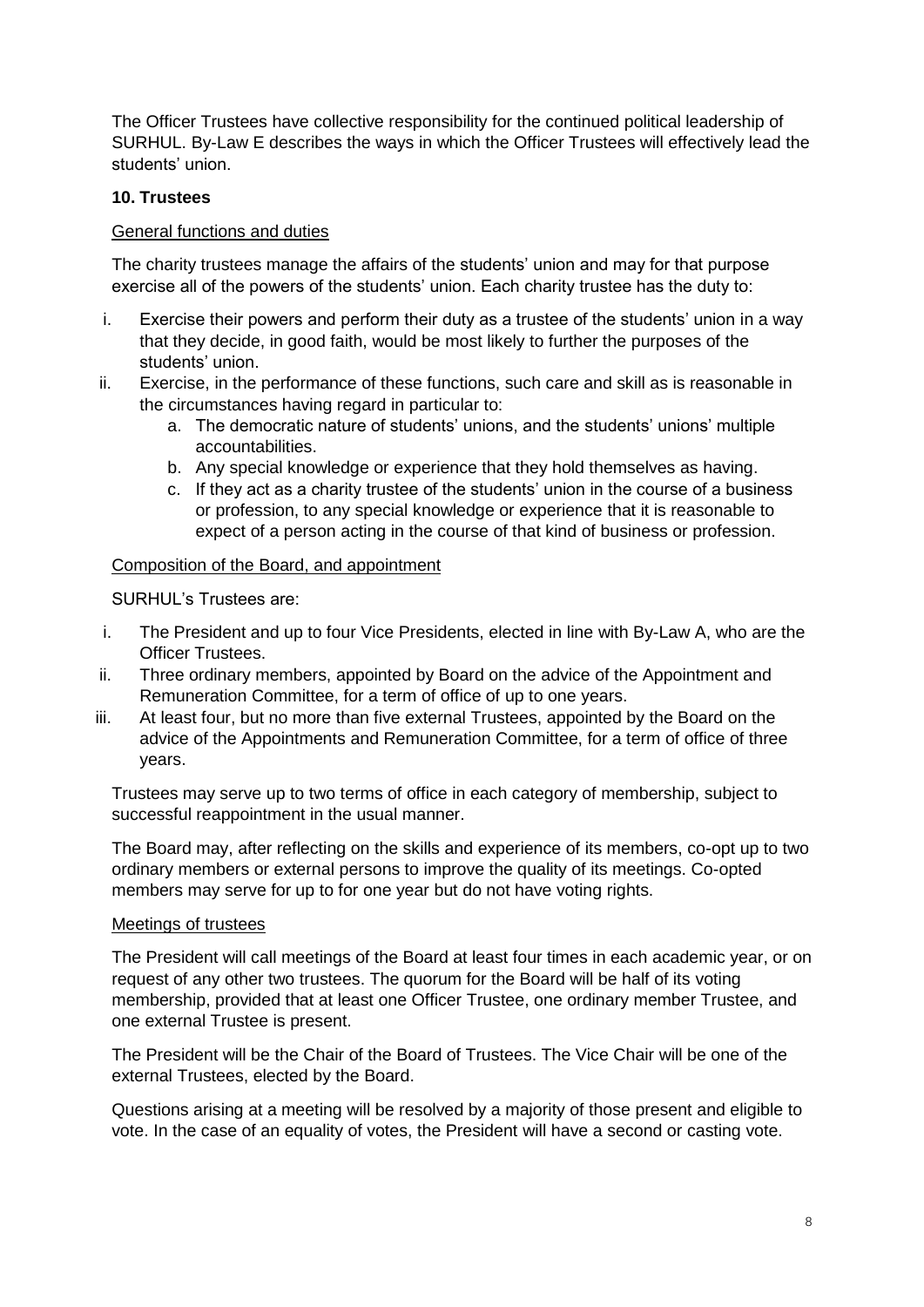A meeting may be held by suitable electronic means agreed by the trustees in which each participant may communicate with all the other participants. Any trustee participating at a meeting by suitable electronic means will qualify as being present at the meeting. Meetings held by electronic means must comply with rules for meetings, including chairing and the taking of minutes.

## Decisions of trustees

The Board may make decisions in meetings of the trustees, or by unanimous agreement of a resolution in writing or electronic form, which may comprise either a single document or several documents containing the text of the resolution in like form to each of which one or more trustees has signified their agreement.

The students' union will execute documents by signature. A document is validly executed if it is signed by any two of the trustees, one of whom must be an Officer Trustee.

## Delegation of trustees' powers

The Board may delegate any of their powers or functions to a Subcommittee or subcommittees and, if they do, must determine the terms and conditions on which the delegation is made. The Board may at any time alter these terms and conditions, or revoke the delegation.

This power is in addition to the power of delegation in the Charity Commission's General Regulations and any other power of delegation available to the trustees, but is subject to the following requirements:

- i. A committee may consist of two or more persons, but at least one member of each subcommittee must be a trustee.
- ii. The acts and proceedings of any subcommittee must be brought to the attention of the trustees as a whole as soon as is reasonably practicable.
- iii. The trustees will, at an interval of no more than two years, review the arrangements which they have made for the delegation of their powers.

The Board delegates its day-to-day functions, including the management of financial and human resources, to the Chief Executive, who will also act as Secretary to the Board. The Chief Executive will report to the Board on the success of the students' union at regular intervals.

#### Removal of trustees

Trustees cease to hold officer upon:

- i. Notifying the President in writing of their decision to resign their membership, provided that there will remain at least three Trustees in office.
- ii. Being absent from their duties for a period of six months, without permission from the Board, and following a resolution of the Board that the office be vacated.
- iii. Receipt of the written opinion of a medical practitioner that the person is physically or mentally incapable of acting as a trustee and may remain so for more than three months.
- iv. Is disqualified from acting as a trustee by virtue of section 178-180 of the Charities Act (2011) (or any statutory re-enactment or modification of that provision).
- v. Resolution of the membership, following approval of a resolution by two-thirds of an All Student Meeting or Referendum, in line with clause 6, or a referendum in line with clause 7. Any trustee who may be removed in these ways must be given 14 days' notice in writing that the resolution is to be proposed, specifying the circumstances alleged to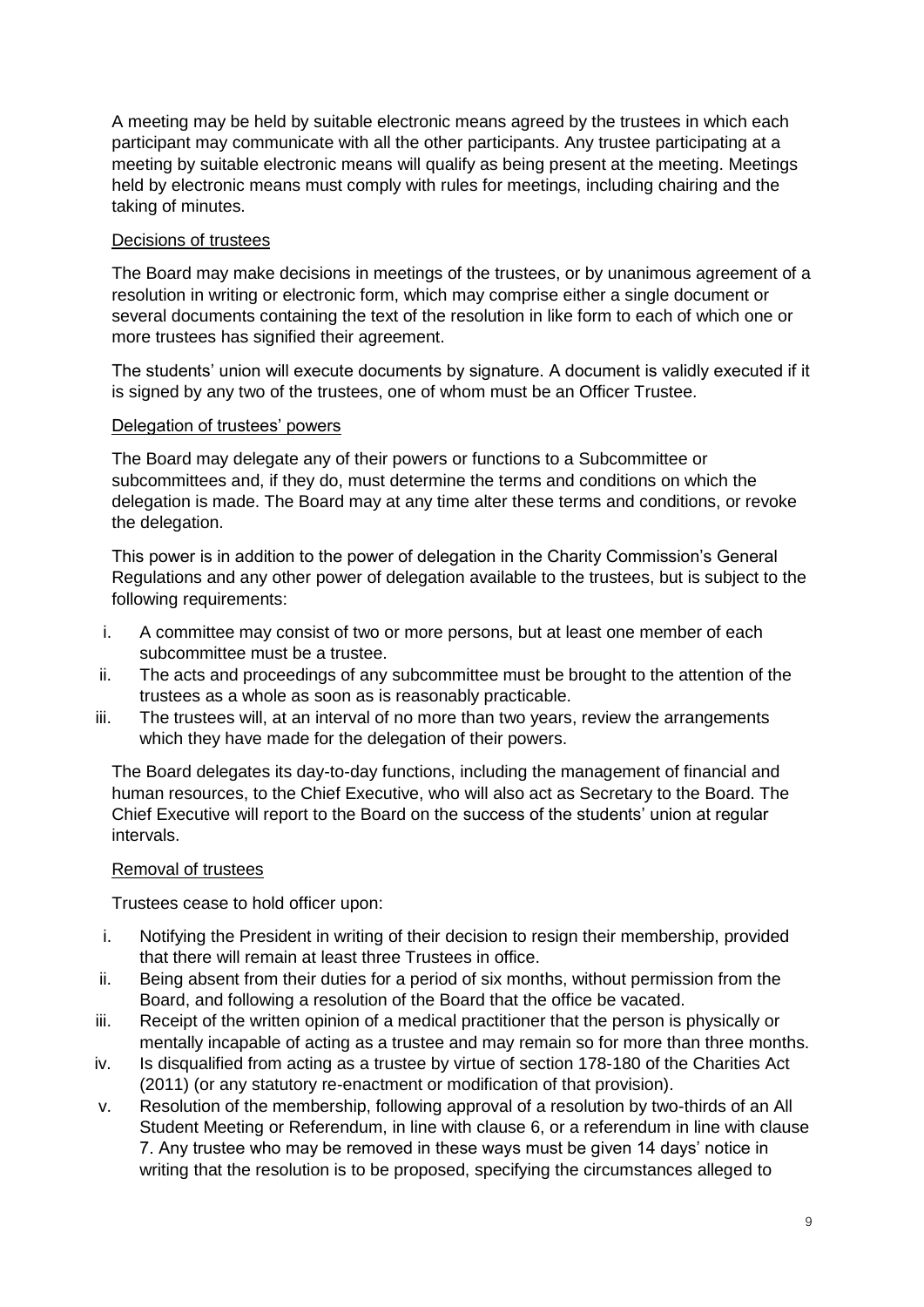justify removal from office, and be given a reasonable opportunity of making a representation to ordinary members.

#### Saving provisions

All decisions of the trustees, or of a committee of the trustees, will be valid notwithstanding the participation in any vote of a charity trustee who:

- i. Was disqualified from holding office.
- ii. Had previously retired or who had been obliged by the Constitution to vacate office.
- iii. Was not entitled to vote on the matter, whether by reason of a conflict of interest or otherwise.
- iv. if, without the vote of that trustee and that trustee being counted in the quorum, the decision has been made by a majority of the trustees at a quorate meeting.

These saving provisions do not permit a trustee to keep any benefit that may be conferred upon them by resolution of the trustees or a committee of the trustees if, but for the saving provisions, the resolution would have been void, or if the trustee has not complied with clause 13.

## **11. Application of income and property**

The income and property of the students' must be applied solely towards the promotion of the objects.

A trustee is entitled to be reimbursed from the property of the students' union or may pay out of such property reasonable expenses properly incurred by them when acting on behalf of the students' union.

A trustee may benefit from trustee indemnity insurance cover purchased at the students' union's expense in accordance with, and subject to the conditions in, section 189 of the Charities Act (2011).

None of the income or property of the students' union may be paid or transferred directly or indirectly by way of dividend, bonus or otherwise by way of profit to any member of the students' union. This does not prevent a member who is not also a charity trustee receiving:

- i. A benefit from the students' union as a beneficiary of the students' union.
- ii. Reasonable and proper remuneration for any goods or services supplied to the students' union.

Nothing in this clause will prevent a trustee or connected person receiving any benefit or payment which is authorised by clause 12.

# **12. Benefits and payments to trustees and connected persons**

#### General provisions

No trustee or connected person may:

- i. Buy or receive any goods or services from the students' union on terms preferential to those applicable to members of the public.
- ii. Sell goods, services, or any interest in land to the students' union.
- iii. Be employed by, or receive any remuneration from, the students' union.
- iv. Receive any other financial benefit from the students' union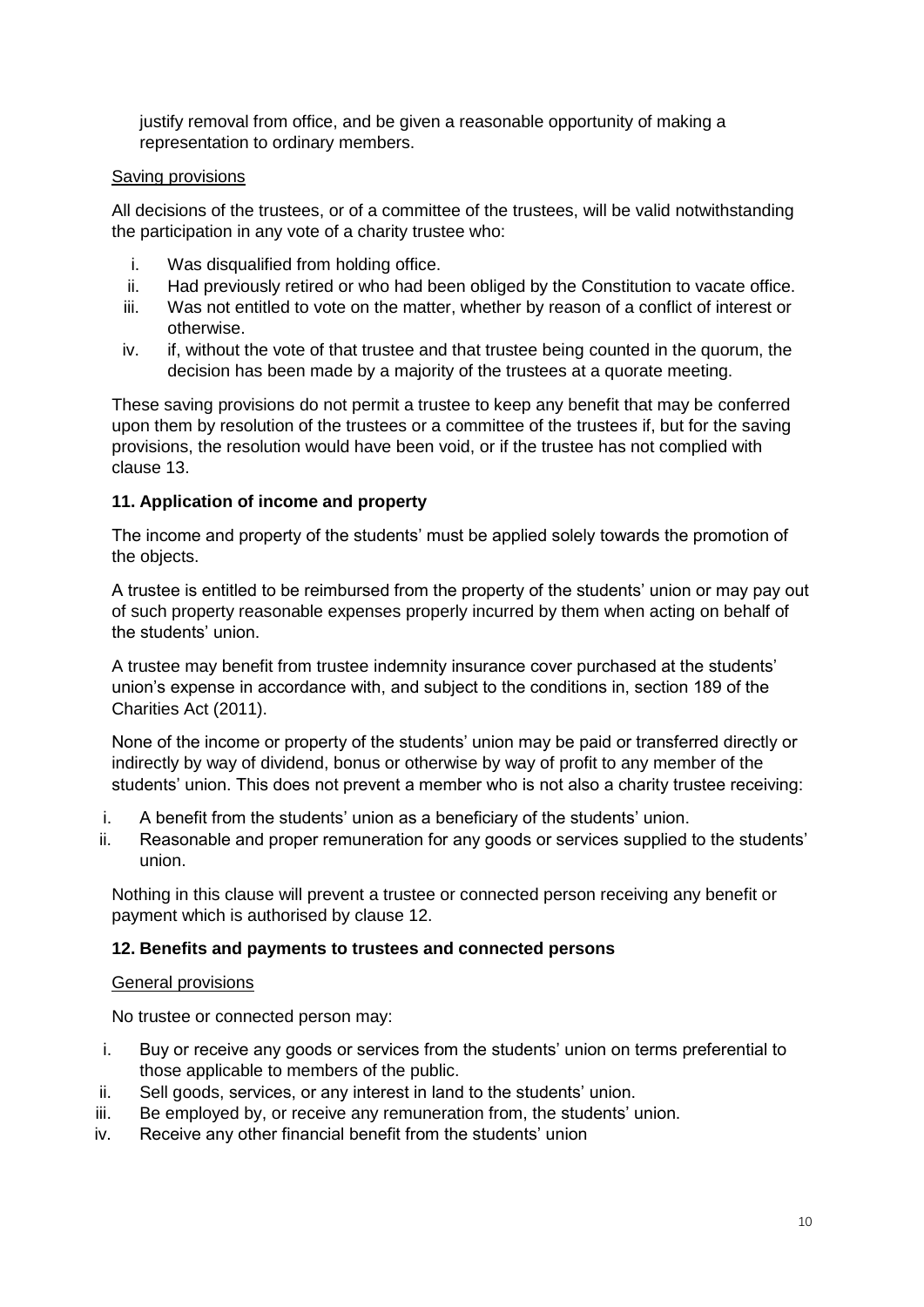unless the payment or benefit is permitted by any part of this clause, or authorised by the court or the prior written consent of the Charity Commission has been obtained. In this clause, a 'financial benefit' means a benefit, direct or indirect, which is either money or has a monetary value.

#### Scope and powers permitting trustees' or connected persons' benefits

A trustee or connected person may receive a benefit from the students' union as a beneficiary of the students' union provided that it is available generally to the beneficiaries of the students' union.

A trustee or connected person may enter into a contract for the supply of services, or of goods that are supplied in connection with the provision of services, to the students' union where that is permitted in accordance with, and subject to the conditions in, section 185 to 188 of the Charities Act 2011.

Subject to this clause a trustee or connected person may provide the students' union with goods that are not supplied in connection with services provided to the students' union by the trustee or connected person.

A trustee or connected person may receive interest on money lent to the students' union at a reasonable and proper rate which must be not more than the Bank of England bank rate (also known as the base rate).

A trustee or connected person may receive rent for premises let by the trustee or connected person to the students' union. The amount of the rent and the other terms of the lease must be reasonable and proper. The trustee concerned must withdraw from any meeting at which such a proposal or the rent or other terms of the lease are under discussion.

A trustee or connected person may take part in the normal trading and fundraising activities of the students' union on the same terms as members of the public.

#### Payment of Officer Trustees

For the avoidance of doubt, the students' union has power to remunerate Officer Trustees under contracts of employment, provided that:

- i. The authorisation under this provision does not extend to the service of acting as Trustee.
- ii. Officer Trustees and connected persons consider their conflict of interest, and have no part in considering or approving the level of remuneration authorised by this provision, in line with clause 13.
- iii. No more than half of the Trustees in any financial year are remunerated in this way, notwithstanding any vacancies may occur during a financial year so long as the students' union uses all reasonable endeavours to fill any vacancies as soon as possible.

#### Payment for supply of goods only – controls

The students' union and its trustees may only rely upon the authority provided by this clause if each of the following conditions is satisfied:

- i. The amount or maximum amount of the payment for the goods is set out in a written agreement between the students' union and the trustee or connected person supplying the goods ("the supplier").
- ii. The amount or maximum amount of the payment for the goods does not exceed what is reasonable in the circumstances for the supply of the goods in question.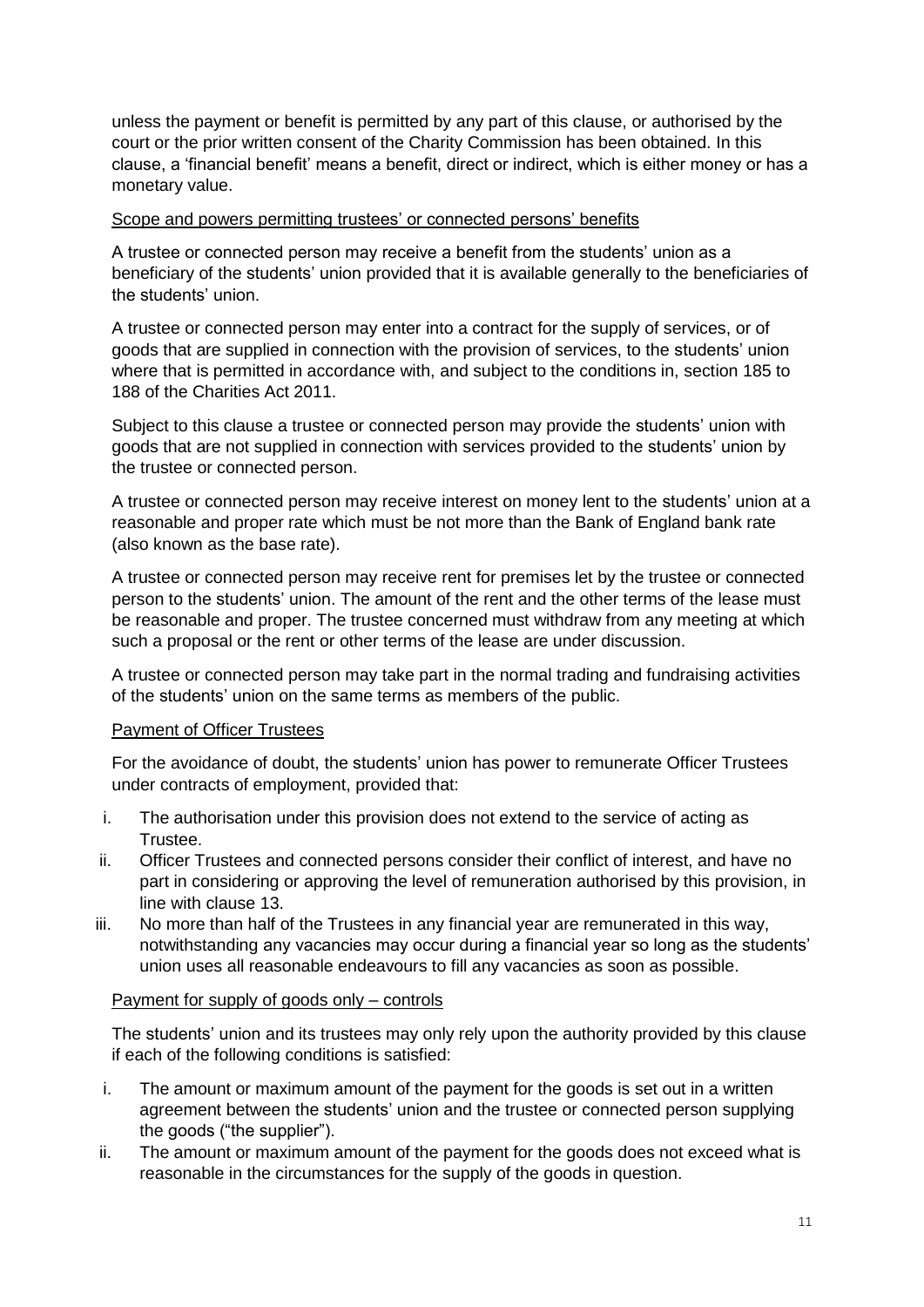- iii. The other trustees are satisfied that it is in the best interests of the students' union to contract with the supplier rather than with someone who is not a trustee or connected person. In reaching that decision the trustees must balance the advantage of contracting with a trustee or connected person against the disadvantages of doing so.
- iv. The supplier is absent from the part of any meeting at which there is discussion of the proposal to enter into a contract or arrangement with them or it with regard to the supply of goods to the students' union
- v. The supplier does not vote on any such matter and is not to be counted when calculating whether a quorum of trustees is present at the meeting.
- vi. The reason for their decision is recorded by the trustees in the minute book.
- vii. A majority of the trustees then in office are not in receipt of remuneration or payments authorised by clause 12.

In this clause:

- i. "the students' union" includes any company in which the students' union:
	- a. Holds more than 50% of the shares or
	- b. Controls more than 50% of the voting rights attached to the shares or
	- c. Has the right to appoint one or more directors to the board of the company;

# **13. Conflicts of interest and conflicts of loyalty**

A trustee must:

- i. Declare the nature and extent of any interest, direct or indirect, which they may have in a proposed transaction or arrangement with the students' union or in any transaction or arrangement entered into by the students' union which has not previously been declared.
- ii. Absent themselves from any discussions of the trustees in which it is possible that a conflict of interest will arise between their duty to act solely in the interests of the students' union and any personal interest (including but not limited to any financial interest). Any trustee absenting themselves from any discussions in accordance with this clause must not vote or be counted as part of the quorum in any decision of the trustees on the matter.

#### **14. Amendments**

The articles may be amended by ordinary members, through a resolution agreed:

- i. In writing by all ordinary members
- ii. By 75% majority at an All Student Meeting.
- iii. By 50% majority at a referendum which meets a quorum of 5% of ordinary members.

All proposed amendments require the consent of the trustees.

All proposed amendments also require the consent of the College Council, in line with the Education Act (1994).

Any alteration of clause 2 (Objects), clause 17 (Dissolution), this clause, or of any provision where the alteration would provide authorisation for any benefit to be obtained by trustees or members of the students' unions or persons connected with them, requires the prior written consent of the Charity Commission.

No amendment that is inconsistent with the provisions of the Charities Act (2011) or the General Regulations will be valid.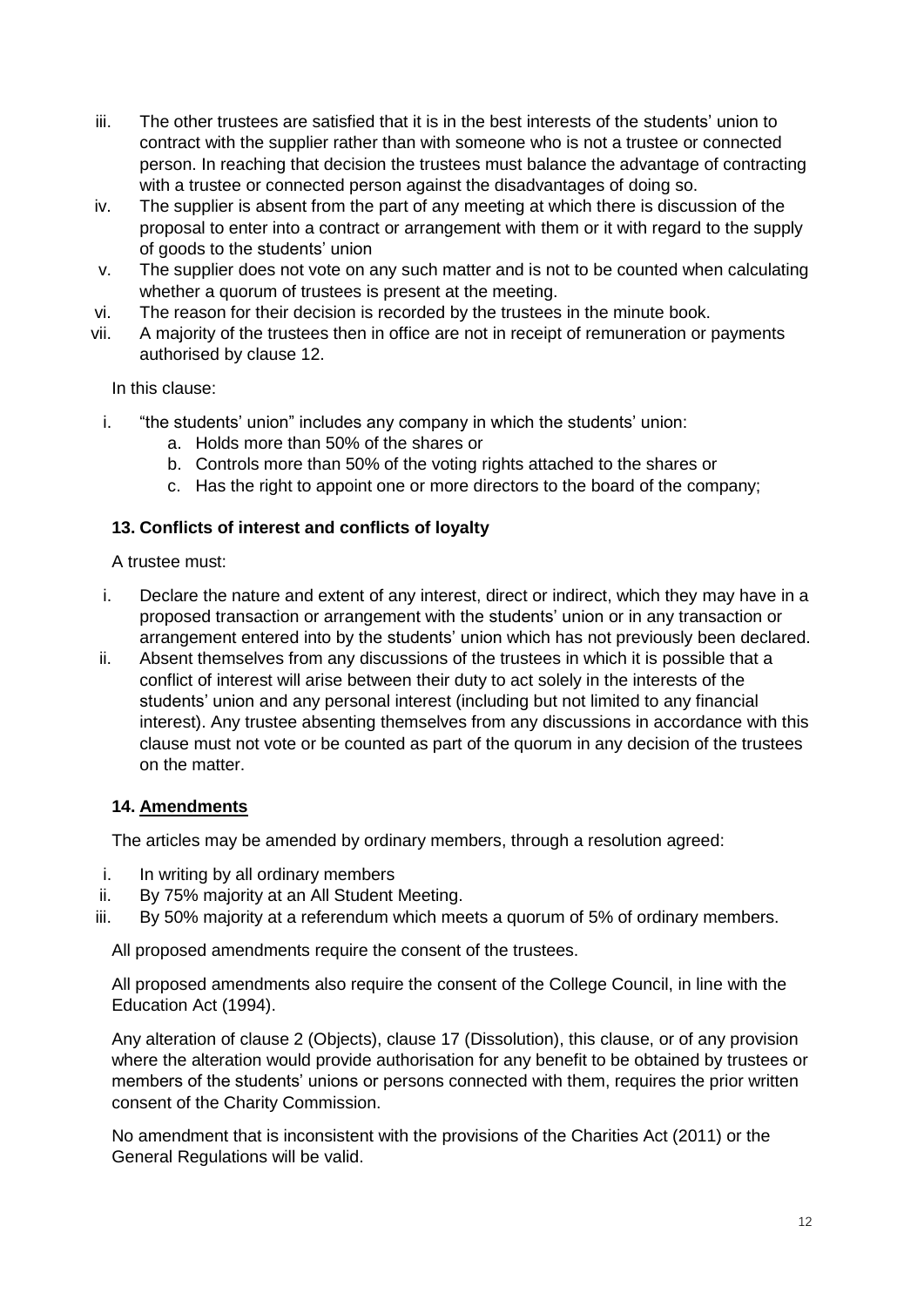A copy of any resolution altering the Constitution, together with a copy of the students' union's Constitution as amended, must be sent to the Commission within 15 days from the date on which the College Council consents to the resolution. The amendment does not take effect until it has been recorded in the Register of Charities.

The Board will ensure consistency and ease of reading by having power to amend title numbers and letters of clauses and sections of the Constitution and By-Laws by resolution, subject to submission of an amended copy to an All Student Meeting, College and the Charity Commission.

# **15. By-Laws**

SURHUL may from time to time make such reasonable and proper By-Laws as it may deem necessary or expedient for the proper conduct and management of the students' union, but such By-Laws must not be inconsistent with the provision of this Constitution. Copies of the By-Laws currently in force must be made available to any member on request.

By-Laws may be amended by a joint resolution of All Student Meeting and the Board. The Board may also, exceptionally, amend the By-Laws on its own authority, provided that a resolution to do so is supported by at least two Officer Trustees, two ordinary member Trustees, and two external Trustees, in a two-thirds majority vote at a Board meeting.

## **16. Affiliations**

SURHUL may affiliate to organisations which may contribute to the successful achievement of its Objects. Affiliations will be reported to the Annual General Meeting for approval. At intervals of not more than a year, a requisition may be made by 5% of ordinary members that the question of continued affiliation to any particular organisation can be decided upon by a secret ballot in which all ordinary members are entitled to vote.

# **17. Dissolution**

As provided by the Charity Commission's Dissolution Regulations, the students' union may be dissolved by resolution of its members. Any decision by the members to wind up or dissolve the students' union can only be made by an All Student Meeting called in line with clause 6, through a resolution passed by one of:

- i. Agreed in writing by all ordinary members
- ii. Agreed by 75% majority of the votes cast at an All Student Meeting.
- iii. Agreed in a referendum which meets a quorum of 5% of ordinary members.
- iv. Decision taken without a vote and without any expression of dissent in response to the question put to the meeting.

A decision by the member to dissolve the students' union also requires the consent of the Board.

Subject to the payment of all SURHUL's debts, any resolution for the winding up of the students' union, or for the dissolution of the students' union without winding up, may contain a provision directing how any remaining assets of the students' union will be applied. If the resolution does not contain such a provision, the trustees must decide how any remaining assets of the students' union will be applied. In either case, the remaining assets must be applied for charitable purposes the same as or similar to those of the students' union.

The students' union must observe the requirements of the Dissolution Regulations in applying to the Charity Commission for the students' union to be removed from the Register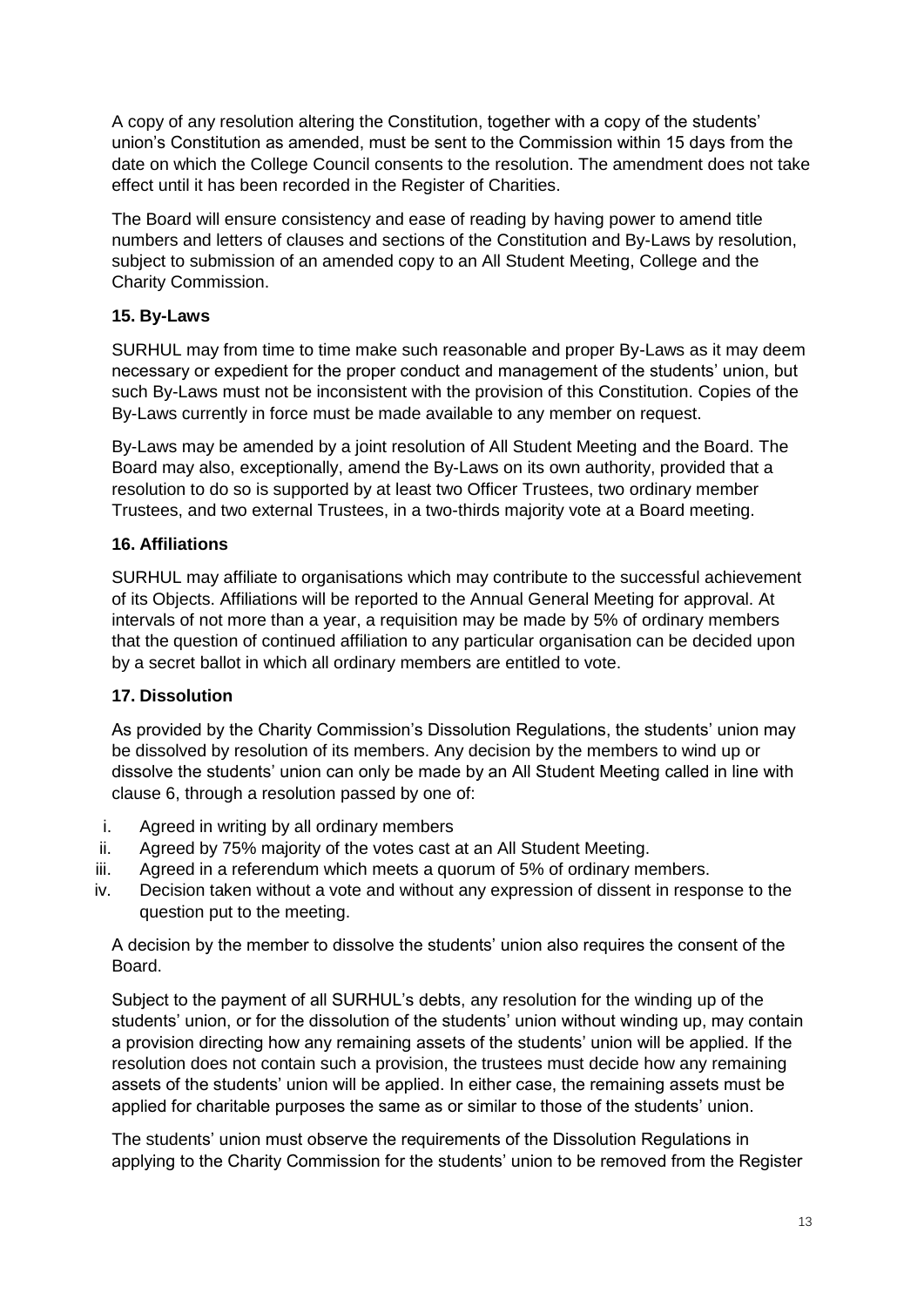of Charities, and in particular the trustees must send with their application to the Commission:

- i. A copy of the resolution passed by the students' union's members.
- ii. A declaration by the trustees that any debts and other liabilities of the students' union have been settled or otherwise provided for in full.
- iii. A statement by the trustees setting out the way in which any property of the students' union has been or is to be applied prior to its dissolution in accordance with this Constitution.

The trustees must ensure that a copy of the application is sent within seven days to every member and employee of the students' union and to any trustee who was not privy to the application.

If the students' union is to be wound up or dissolved in any other circumstances, the provisions of the Dissolution Regulations must be followed.

## **18. Incorporation**

The Trustees of SURHUL, may at any time decide to recommend to the membership the incorporation of the Charity.

## **19. Complaints**

SURHUL will publish a Complaints Procedure in By-Law J, which will demonstrate how members may complain if they are dissatisfied by their dealings with the Union or if they feel they have been unfairly disadvantaged by reason of having exercised their right not to be a member of the Union.

SURHUL may determine that other complaints procedures are appropriate for specific circumstances, such as for use by members of the public or in connection with elections. The Chief Executive will ensure that any complaints procedures in force are widely published and available.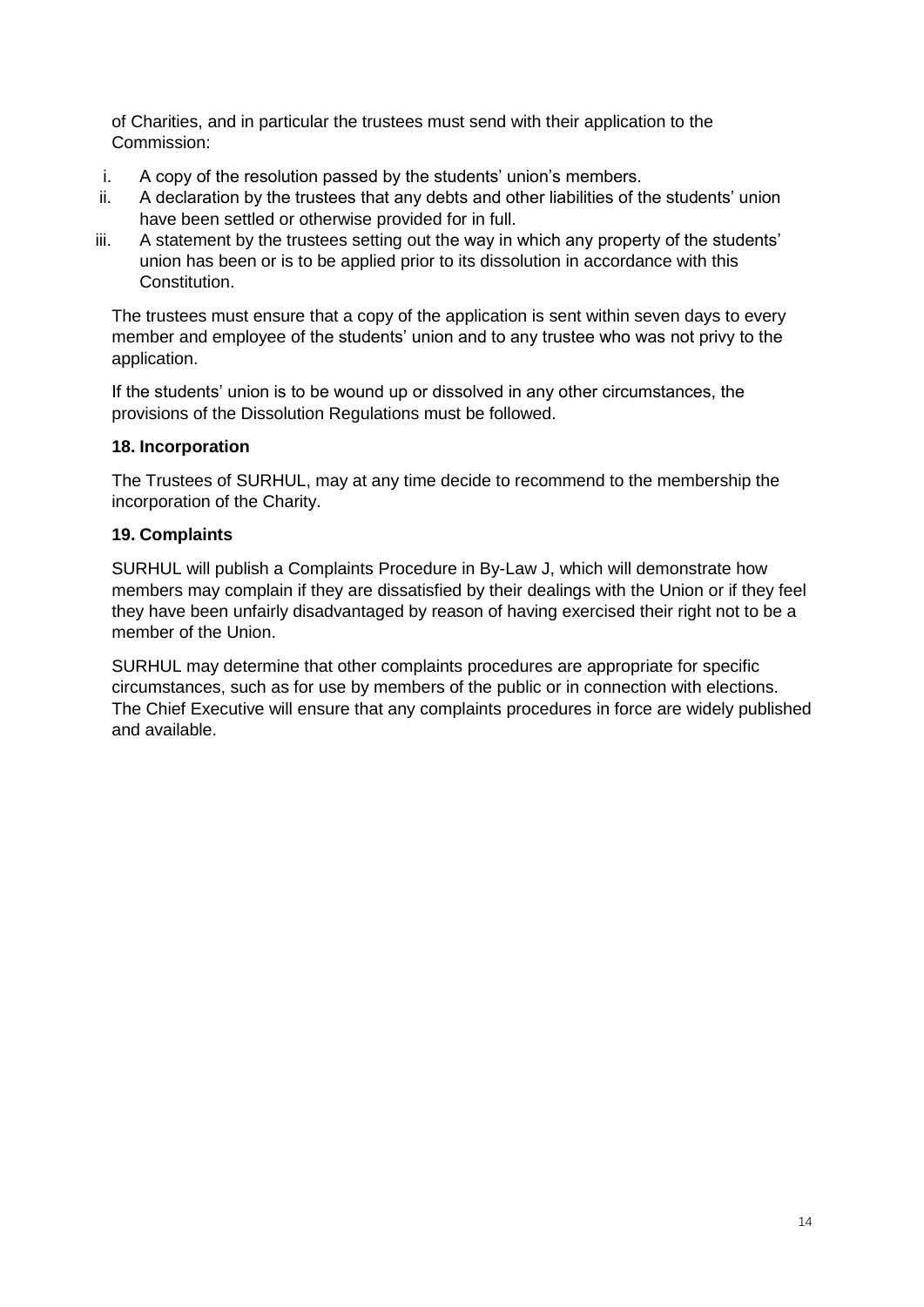# **By-Laws of the Constitution**

# **A: Elections**

# 1. Establishment

SURHUL has established a process for ensuring free and fair elections, under clause 8 of the Constitution.

# 2. The Returning Officer & Deputy Returning Officer

The Returning Officer and Deputy Returning Officer are outlined in Clause 8 of the Articles.

# 3. Elections Rules

The Board of Trustees will publish a set of election rules and regulations on an annual basis. The Elections Rules will set out:

- i. Eligibility to stand and vote.
- ii. Process for nomination.
- iii. Standards of behaviour expected by candidates and campaigners.
- iv. The process for casting a vote.
- v. The way that the vote will be counted.
- vi. The way that the result will be declared.

# 4. Eligibility and process for nomination

The Returning Officer will publish a process for nominations to be received before each round of elections. The Returning Officer will confirm that candidates for Officer Trustee positions understand that they will also be charity trustees, and are eligible to serve, before accepting the nomination.

The Returning Officer will identify which ordinary members are able to vote and stand in each round of elections. All ordinary members will be eligible to stand and vote in elections for Officer Trustees, and National Union of Student Conference delegates. Any election which has a defined electorate such as research students, for example, will be identified in the Elections Rules.

# 5. Campaigning

This By-Law does not create specific rules for the conduct of candidates and their campaign teams, as SURHUL wishes to support innovative campaigning, and does not wish to attempt create a list which could prove limiting in future. SURHUL does expect all candidates and campaign teams to behave in a way that upholds the students' union's good reputation, reflects our values, and champions our equality and diversity policies. The Elections Rules will make clear any specific requirements that arise from time to time, and the Returning Officer has the power to enforce these through the Elections Complaints Procedure.

Officer Trustees will be required to use annual leave to campaign when the ballot is open in any election in which they are a candidate.

# 6. Voting

All cross campus elections will use a transferrable voting system; single position elections such as Officer Trustees will use the Alternative Vote (AV), and multiple position elections such as NUS delegates will use the Single Transferrable Vote (STV).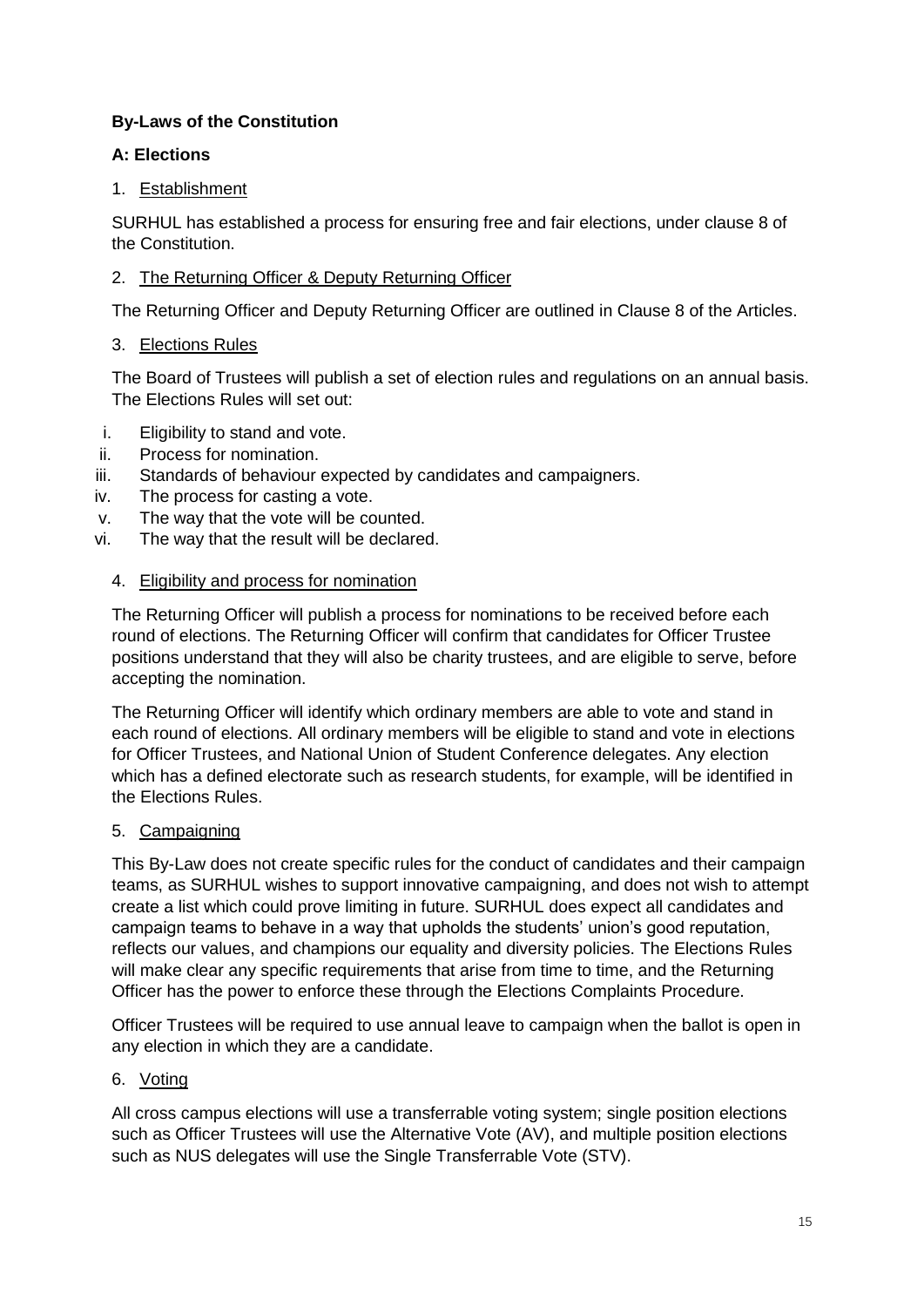All elections will include an option to vote for the reopening of nominations. If this option is successfully elected, the Returning Officer will declare the position vacant, and will make arrangements for the election of a casual vacancy.

As a general principle, any positions for the coming year which become vacant will be elected early after the start of the coming year. The President and the Chief Executive will consider the best opportunity to fill a casual vacancy as they arise and have the discretion to hold positions vacant until the next regular opportunity.

# 7. Complaints within the elections

This By-Law requires the Returning Officer to publish an Elections Complaints Procedure, which should make clear how:

- i. Students will submit complaints to the Deputy Returning Officer
- ii. The complaint will be investigated
- iii. A sanction, if appropriate, will be determined
- iv. Appeals may be submitted to the Returning Officer
- v. Appeals will be heard

The Deputy Returning Officer and Returning Officer has power to determine that:

- i. There has been no breach of the Elections Rules.
- ii. The election should be paused, until such time as the Returning Officer is satisfied that it may continue.
- iii. A candidate or group of candidates may be removed from the election entirely.
- iv. A specific election may have its result set aside.
- v. The election in its entirety is null and void, before any result has been declared.

The Deputy Returning Officer and Returning Officer also has the power to implement other sanctions, but these must clearly be set out in the rules and regulations approved by the Board.

After the appeal process has concluded, there is no further opportunity to contest a decision of the Returning Officer. The main SURHUL Complaints Procedure in By-Law J will only be appropriate if there is probable cause to investigate a complaint that no confidence can be placed in the entire elections process.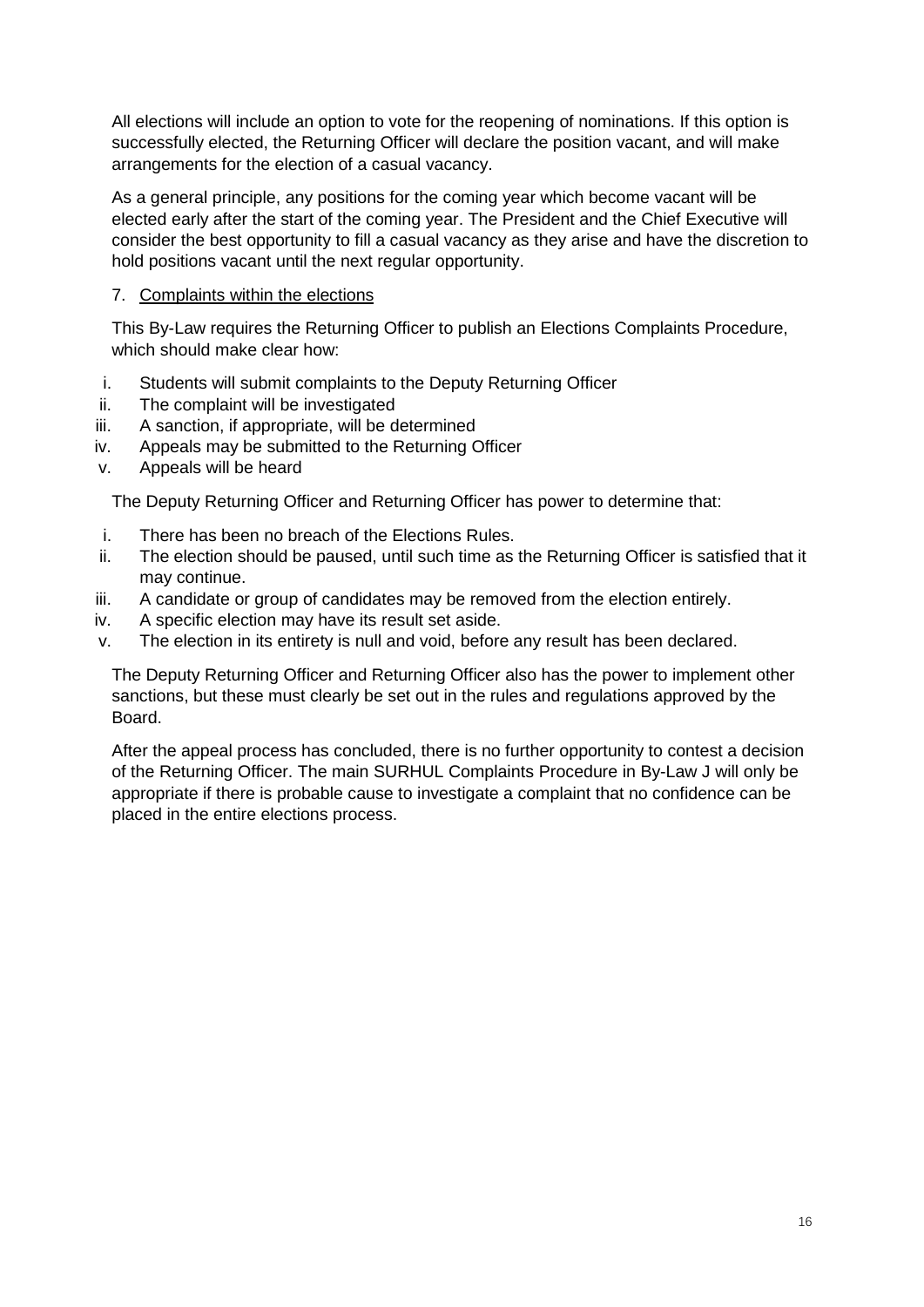# **B: Referenda**

# 1. Establishment

SURHUL has established a process for ensuring free and fair referendum, under clause 7 of the Constitution.

# 2. The Returning Officer & Deputy Returning Officer

The Returning Officer and Deputy Returning Officer are outlined in Clause 8 of the Articles.

## 3. Powers of a referendum

A referendum has the power to make decisions on behalf of ordinary members, in line with clause 7 of the Constitution, subject to:

- i. Resolutions on matters of policy may be decided by a referendum, regardless of the number of ordinary members who may vote in it.
- ii. Any resolution on an amendment to the Constitution, or By-Laws, or the removal of a Trustee, will require a quorum of 5% of ordinary members.

A referendum may not consider matters related to the employment of SURHUL staff, or mandate any expenditure on behalf of SURHUL which remain the purview of the Board.

4. Calling a referendum

A referendum may be called by:

- i. A simple majority of the Officer Group
- ii. A simple majority of an All Student Meeting
- iii. A resolution of the Board
- iv. The President, on receipt of a petition of 200 ordinary members

#### 5. Means of conducting a referendum

SURHUL may conduct referendums at any time or place that it consider will encourage the highest level of participation, and is enabled under the Articles. Only ordinary members are eligible to vote in a referendum.

Steering Committee will advise on the best wording for a question to be put to referendum. Steering Committee reserves the right to determine that a question proposed to be put to referendum may be unlawful, or may have a high associated risk, and has absolute discretion to amend a question, or decline to put a question, to referendum.

Steering Committee may determine that the issue proposed to be put to referendum has already been decided by referendum in the current academic year, in which case they have discretion to decline to put the question to referendum. Ordinary members who wish to contest this ruling may do so, in the form of an appeal to the Returning Officer.

# 6. Campaigning

This By-Law does not create specific rules for the conduct of campaign teams, as SURHUL wishes to support innovative campaigning, and does not wish to attempt create a list which could prove limiting in future. SURHUL does expect all campaign teams to behave in a way that upholds the students' union's good reputation, reflects our values, and champions our equality and diversity policies. The Referendum Rules will make clear any specific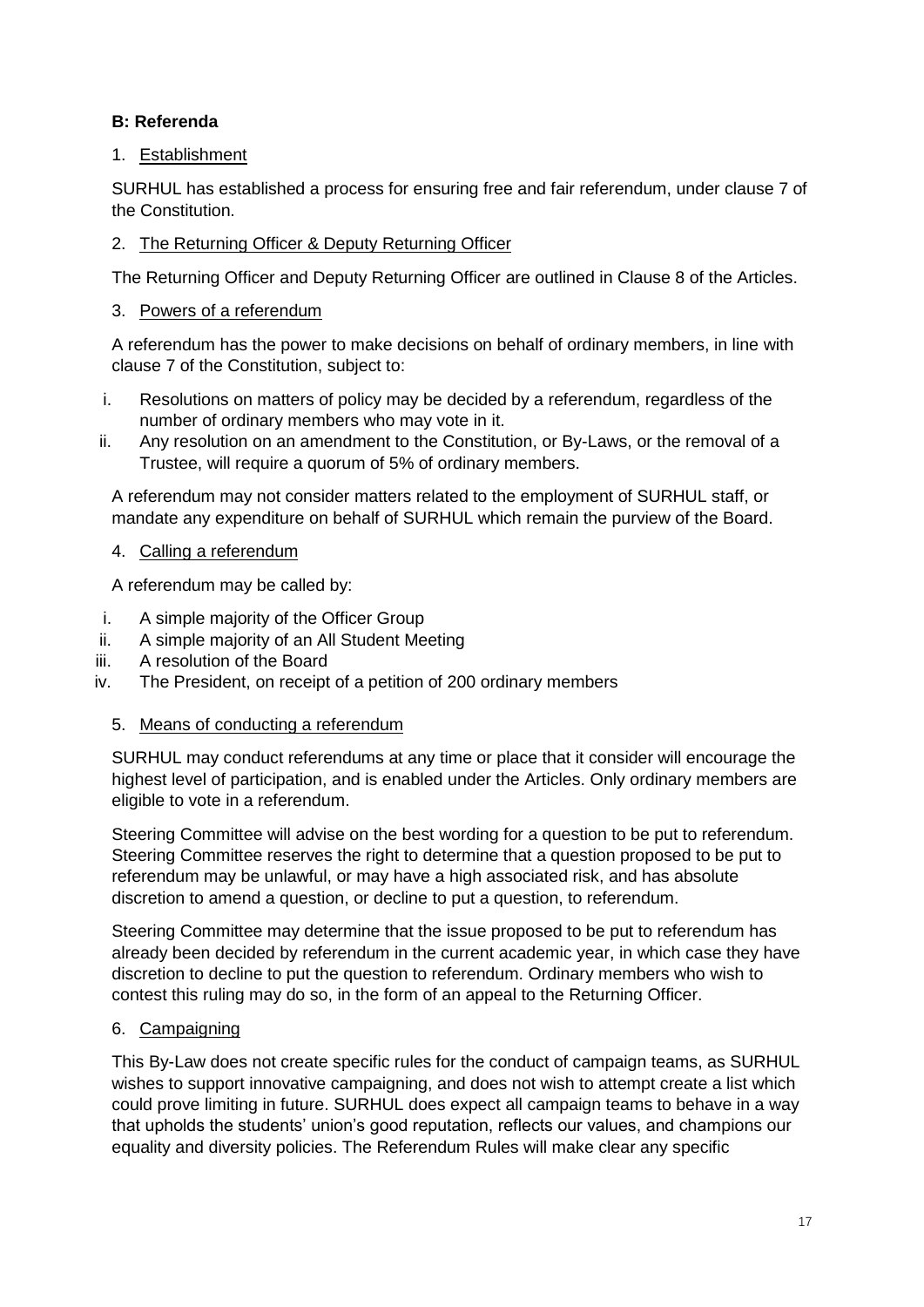requirements that arise from time to time, and the Returning Officer has the power to enforce these through the Referendum Complaints Procedure.

## 7. Voting

All cross campus referendum will use a voting system which clearly enables ordinary members to select an option, or range of options. Steering Committee will advise on the best range of responses, in consultation with the proposer of the referendum.

### 8. Complaints within the referendum

This By-Law requires the Returning Officer to publish a Referendum Complaints Procedure for each referendum, which should make clear how:

- i. Students will submit complaints to the Returning Officer.
- ii. The complaint will be investigated.
- iii. Appeals may be submitted.
- iv. Appeals will be heard.

The Returning Officer has power to determine that a referendum should:

- i. Be paused, until such time as the Returning Officer is satisfied that it may continue.
- ii. Declared null and void before the result has been declared.
- iii. Have its result set aside.
- iv. Continue without hindrance.

The Returning Officer will make no determination that a referendum should be run again from the beginning; this power rests with the body that called the referendum, which will need to initiate proceedings for another referendum.

After the appeal process has concluded, there is no further opportunity to contest a decision of the Returning Officer. The main SURHUL Complaints Procedure in By-Law J will only be appropriate if there is probable cause to investigate a complaint that no confidence can be placed in the entire referendum process.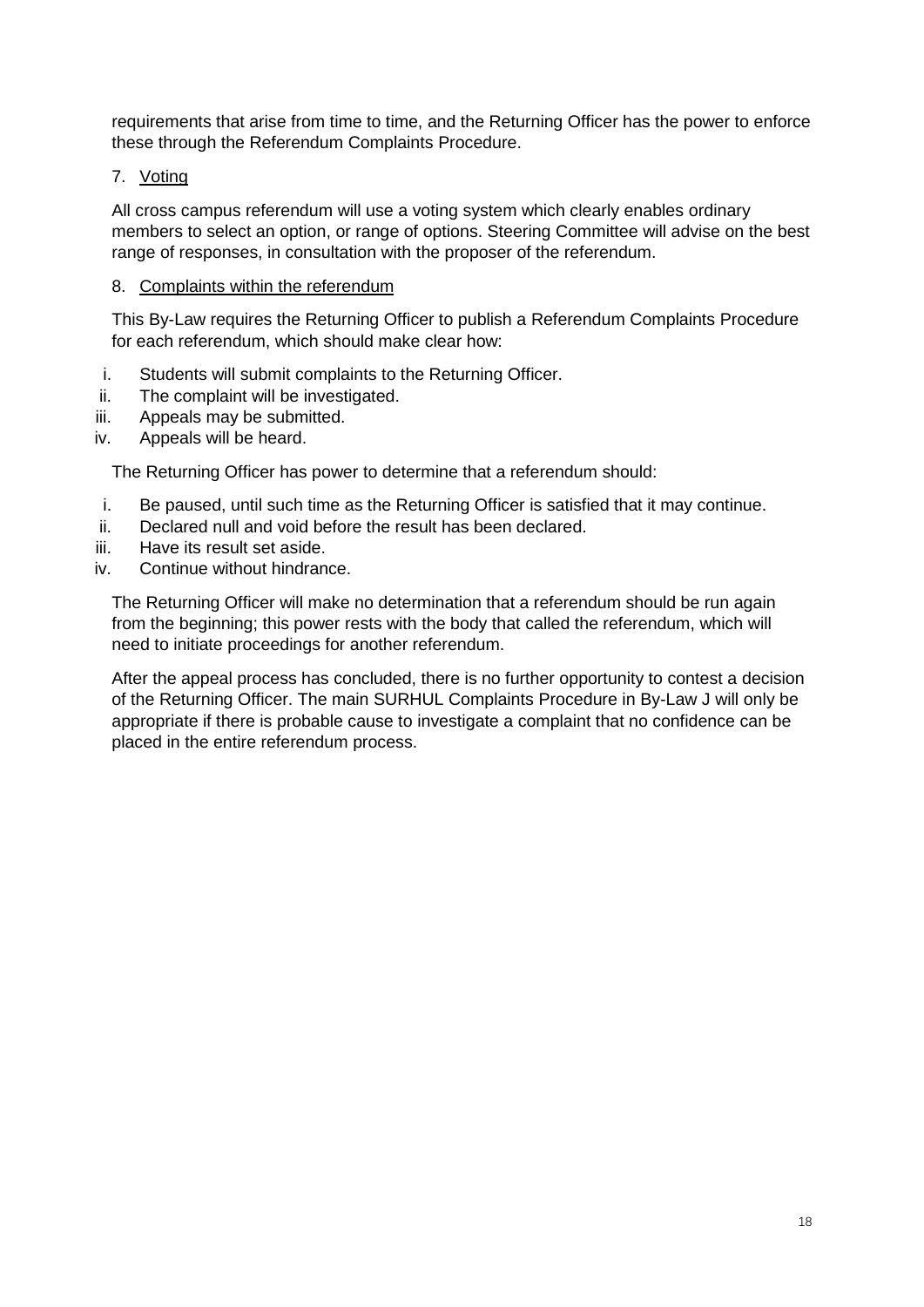## **C: All Student Meetings**

#### 1. Establishment

SURHUL has established All Student Meetings, under clause 6 of the Constitution. The All Student meetings are established under the following principles:

i. Ordinary members are entitled to attend any All Student Meetings; SURHUL is expected to make all endeavours to ensure that meetings are accessible, relevant and participative.

## 2. Powers of the meeting

A quorum of ordinary members may make any decisions at All Student Meetings on behalf of the wider membership, provided that this is in line with the provisions of the Constitution and with other relevant legislation.

This By-Law respects the authority of an All Student Meeting to determine its own rules for debate and for making decisions, provided that a simple majority of a quorum of members present may make a resolution.

All Student Meetings are encouraged to deliberate at will, but to then seek the support of the wider membership on resolutions by putting their proposals to an All Student Vote, using the powers of referendum in clause 7 of the Constitution, in line with By-Law B.

Only an All Student Meeting, or a referendum called by an All Student Meeting, has power to pass a resolution of no confidence in an Officer Trustee. A motion of no confidence must follow the process established in clause 10 of the Constitution for the removal of a Trustee. A motion of no confidence which successfully passes will vacate the office held by the Officer Trustee in question, who ceases to be a paid trustee and will be entitled to one month's payment in lieu of notice, but will leave office immediately following the declaration of the vote.

This provision of the By-Laws does not limit SURHUL's powers to terminate an Officer Trustee's contract of employment for gross misconduct, under the students' union's terms and conditions of employment.

#### Operations of the meeting

The quorum, process for calling and voting processes, are as laid out in clause 6 of the Constitution.

The Rules of debate will be determined by the All Student Meeting, and will not require approval in a referendum, or approval of the Board. No amendment to the Rules of debate will be in effect until the conclusion of the meeting within which they are agreed. Steering Committee will review and propose any changes to the Rules of debate that, in its judgement, are appropriate or helpful to the All Student Meeting at an interval of no more than two years.

Any resolution proposed to an All Student Meeting must be proposed and seconded by ordinary members, who have the right to speak first in support of the motion.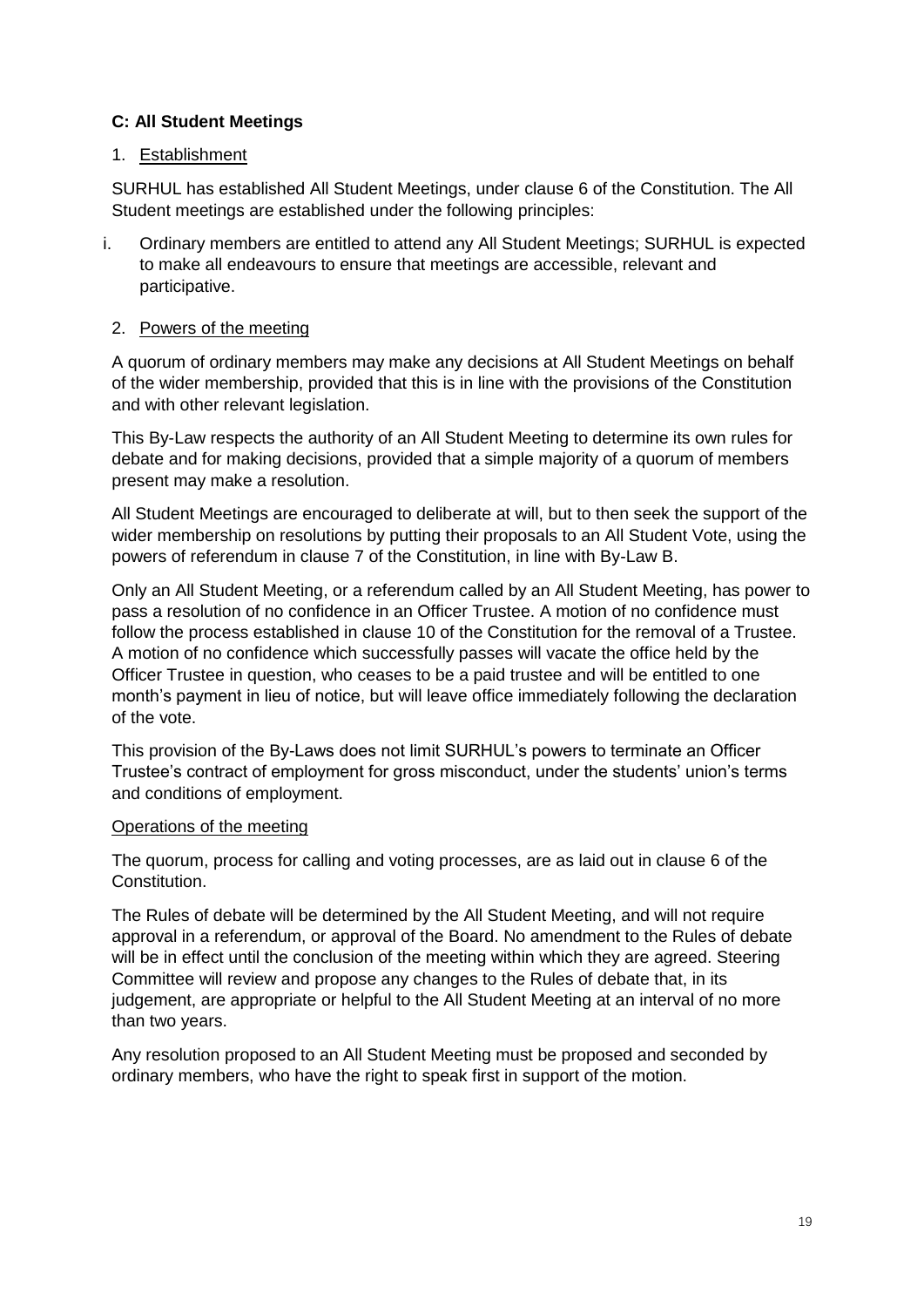# **D: Councils**

# 1. Establishment

SURHUL has established Councils, under clause 5 of the Constitution. These are established under the following principles:

- i. Councils are open forums to discuss and agree policy positions on issues that matter to Royal Holloway students.
- ii. Councils are political bodies, which hold Officer Trustees accountable for the positions they take and the effectiveness of SURHUL's work.
- iii. Council meetings are opportunities for all students to engage with decision makers and stakeholders.
- iv. Councils will meet at least once in each term.
- v. The quorum will be half of the voting members.
- vi. All Councils will sit in good time before full meetings of the Steering Committee and will submit a written report, through their Chair.
- vii. Councils will have the power to delegate some executive functions (for example planning of campaigns, or ratification of student groups) to subgroups.
- viii. The Chief Executive will nominate a staff member to act as Secretary to each Council.
- ix. Steering Committee will review all Councils every two years and publish the details of their operation.
	- 2. Membership

The Steering Committee, in consultation with the Councils and the Officer Group, will identify and review appropriate elected volunteer representative positions to serve as voting members of each Council. It will also set the Chair.

The list of membership will be published each year, in good time for election to the representative positions.

Any ordinary member may attend Council meetings as a non-voting member.

# 3. Officer Trustees

Officer Trustees are accountable, individually and collectively, to Councils. Officer Trustees are specifically accountable to certain meetings, and will report on their activities to Councils.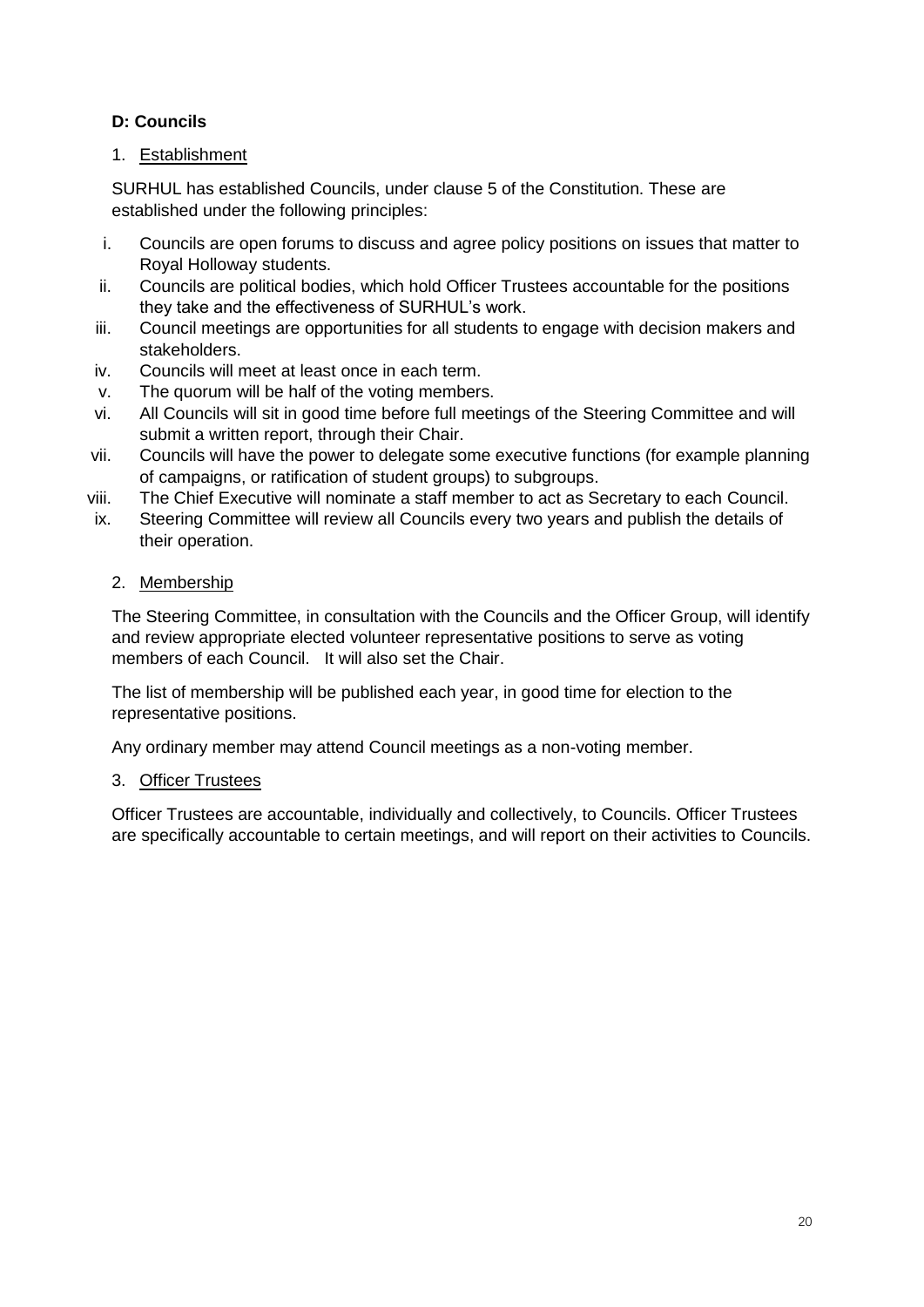# **E: Officer Trustees**

# 1. Establishment

The Officer Trustees are established in this By-Law, under clause 9 of the Constitution.

# 2. Powers and responsibilities

All Officer Trustees have powers and responsibilities including:

- i. Promoting SURHUL's aims, objectives, policies and successes.
- ii. Carrying out democratic responsibilities, such as going out and talking to students, campaigning for progressive change, encouraging inclusivity and participation.
- iii. Working with the Chief Executive to make arrangements for delivering on their objectives with appropriate resources and staff support.
- iv. Membership of the Officer Group, Management Committee, and Board of Trustees.

Specifically, some Officer Trustees will have additional powers and responsibilities, including:

# The President will:

- i. Be responsible for increasing participation in the democratic structures of the Union and take overall responsibility for campaigns.
- ii. Be responsible for coordinating the work of the Officer Group and act as the lead ambassador for SURHUL with external stakeholders.
- iii. Chair the Board of Trustees, and other subcommittees as required.
- iv. Attend National Union of Students' Conferences as a delegate, ex officio.
- v. Attend College Council, ex officio.

# The Vice President (Education) will:

- i. Be overall responsible for matters relating to education, teaching quality and the learner experience.
- ii. Be responsible for developing the academic representation structure at College, embedding it within the Students' Union's own democratic structures.
- iii. Attend Academic Board, and as appropriate other academic Committees of the College.
- iv. Act as Deputy President.

# The Vice President (Societies & Media) will:

- i. Be (jointly) overall responsible for developing SURHUL's work supporting student groups, with specific responsibility for societies, media outlets and RAG.
- ii. Be Editor-in-Chief of SURHUL student-led media.
- iii. Attend appropriate committees of the College relating to the wider student experience.

# The Vice President (Sport) will:

- i. Be (jointly) overall responsible for developing SURHUL's work supporting student groups, with specific responsibility for sports clubs.
- ii. Attend appropriate committees of the College relating to the wider student experience.
- iii. Attend British Universities and Colleges Sport Conferences as a delegate, ex officio.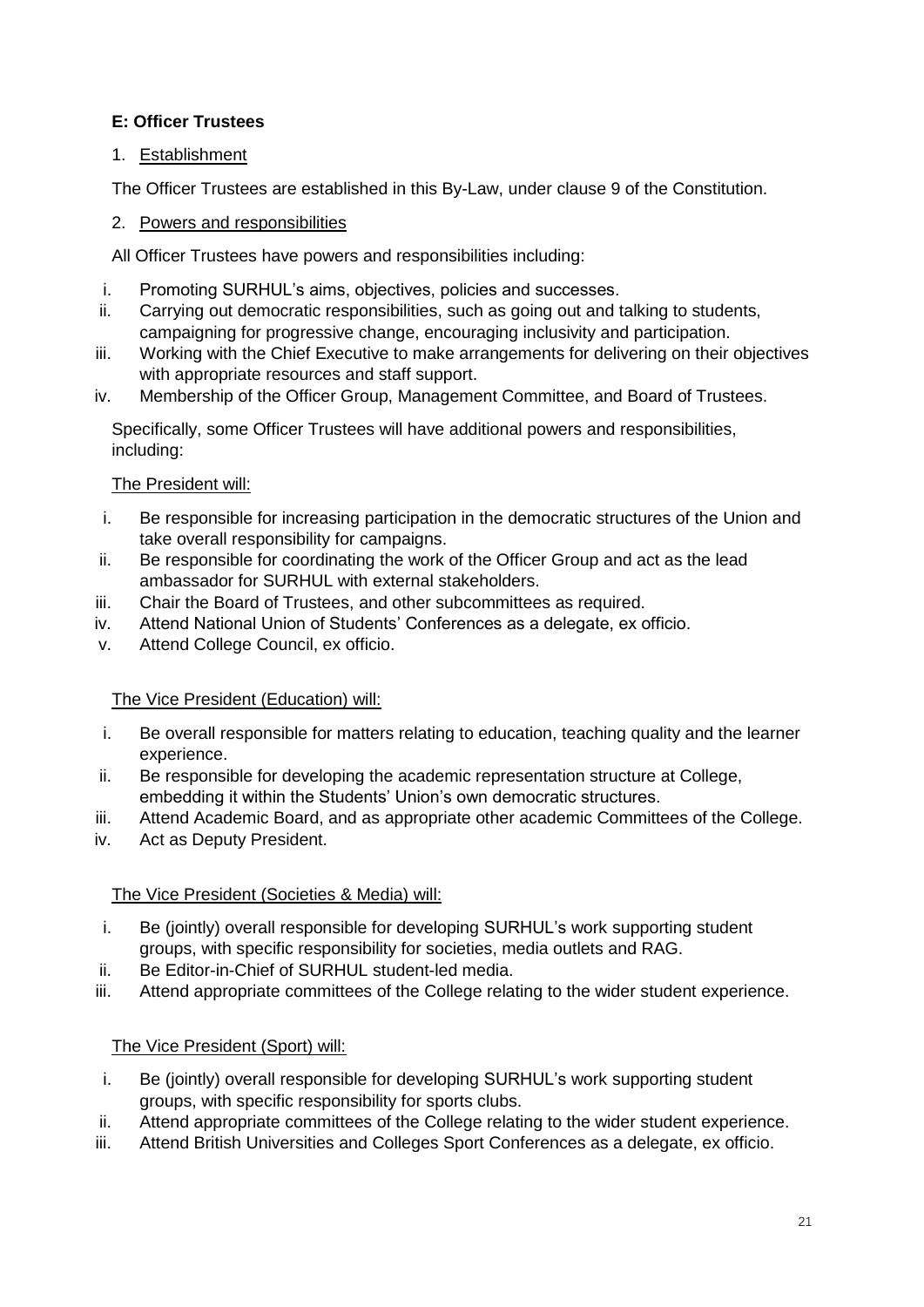#### The Vice President (Welfare and Diversity) will:

- i. Be overall responsible for developing our work on liberation, equality and diversity policy and practice.
- ii. Take lead responsibility for campaigns related to housing, money, health, safety and general wellbeing.
- iii. Attend appropriate committees of the College relating to the wider student experience.

## 3. Officer Group

The President will call meetings of the Officer Trustees to consider a political response to timely or sensitive issues which could not easily go to a Council meeting or All Student Meeting. The Officer Group will have a quorum of three Officer Trustees and will be supported by a staff member appointed by the Chief Executive.

The Chairs of each Council will be given reasonable notice to attend meetings of the Officer Group, but do not contribute to its quorum and do not have a vote.

The Officer Group has full authority to set a policy position on behalf of SURHUL and its members, and communicate this to any stakeholders. Decisions of the Officer Group will be scrutinised at the next meeting of the most appropriate Council.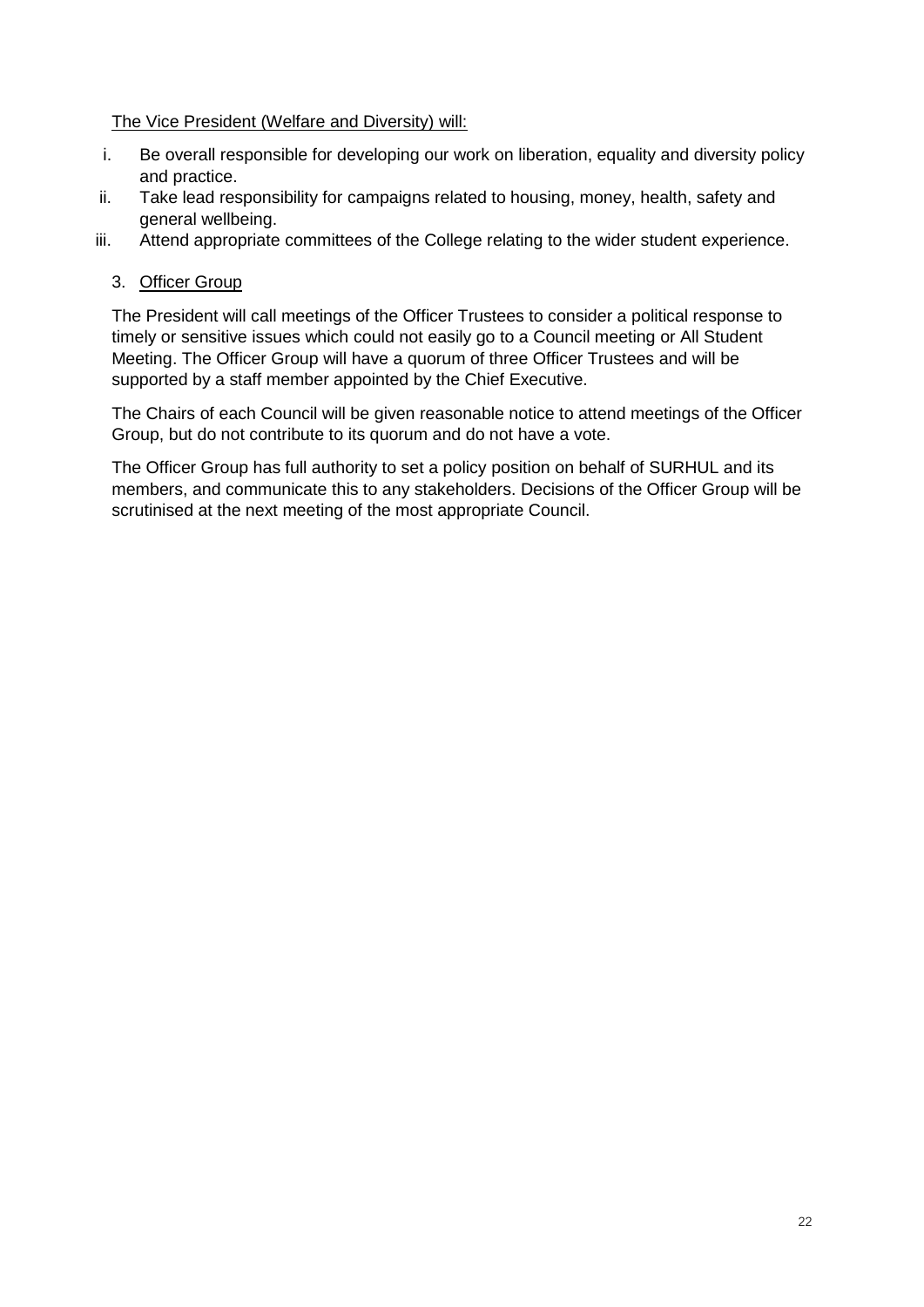# **F: Policy**

# 1. Establishment

SURHUL has established the Officer Group, Councils, All Student Meetings, and Referendums within the By-Laws, as means for members to make policy. These are established under clauses 5, 6, 7, 8, and 9 of the Constitution. The respective powers of the Board are established under clause 10 of the Constitution.

### 2. Principles of the policy process

This By-Law respects these process and establishes the following principles:

- i. Policy making processes must be agreed, understood, and accessible ways for students to collectively articulate their positions on key issues.
- ii. There is a balance between respecting the rights of students to make policy, and the responsibilities of the Board.
- iii. Policy, within this By-Law, refers to overtly political positions and not to corporate policy on matters such as staffing policies, which is overseen by the Board.
- iv. Students may have legitimate views on corporate policy and may seek to influence corporate issues, even if they are not directly making policy decisions.

## 3. Political Autonomy

The Officer Group, Councils, All Student Meetings, and Referendums, all have power to set policy on behalf of SURHUL. These policy making bodies are listed in order of increasing precedence, with a ballot of all students being the most authoritative expression of the views of members.

The Board is legally responsible for ensuring that, in setting policy positions, SURHUL meets its legal obligations and avoids undue risk. This By-Law, therefore sets expectation that:

- i. The right of policy making bodies to speak on behalf of Royal Holloway students is undisputed.
- ii. Policy making bodies will engage with SURHUL's professional staff team, where possible, at an early opportunity, so that advice on legal obligations and risk is available at the deliberative stages of developing policy.
- iii. The Board, through its professional staff team, will endeavour to manage risk associated with policy, rather than seeking to override a legitimate expression of student positions on key issues.
- iv. The Steering Committee will endeavour to act in the best interests of all parties, and will advise in good faith on good policy and decision making processes.

# 4. Resolutions

The policy making bodies do not have the power, in setting policy, to mandate staff members for specific action (other than Officer Trustees), direct SURHUL to spend money, or contradict policy set by a body higher in the order of precedence.

Resolutions have authority for a period of three years following their adoption, or until a subsequent resolution overrides it. The Chief Executive will maintain a policy file on behalf of SURHUL, and will advise policy making bodies on the implications of proposed resolutions.

Any resolution to change the Constitution or By-Laws must clearly state this intention, and be in order with the Amendment process described in clauses 13 and 14 of the Constitution.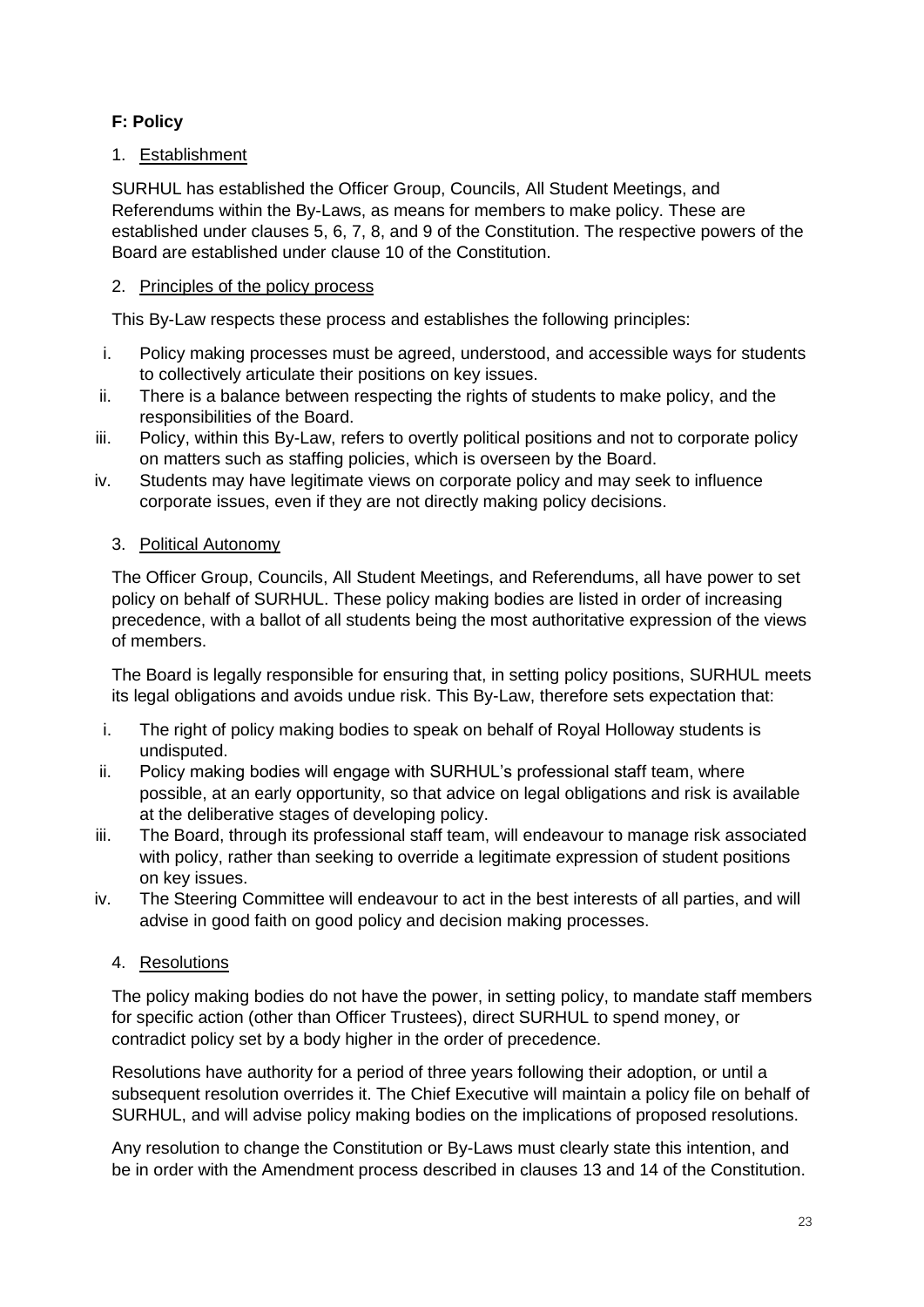# **G: Student Groups**

## 1. Establishment

SURHUL has established student groups under its general powers, under clause 3 of the Constitution. These student groups are established under the following principles:

- i. Student groups are ratified by their peers, and can thereby access SURHUL support.
- ii. All student groups are student led, and rely on the commitment of volunteers to succeed.
- iii. SURHUL supports student groups with funding, expertise, and a sound regulatory framework.

## 2. Ratification

Student Activities Grant Committee will determine any specific criteria for ratification and will publish the application process to members.

Student Activities Council (or alternative body) will receive and support new student group applications, and scrutinise them before voting on their approval using the guidelines provided by the Student Activities Grant Committee.

## 3. Membership

Ordinary members may join, and lead, a student group, upon completing a membership application process and payment of a fee, to be annually determined by the Students' Union's Management Committee.

Student Activities Council (or alternative body) will consider applications from student groups which may wish to have a membership and leadership which share certain protected characteristics. This consideration will require a student group to continue to observe all other regulations and procedures that apply to its operation

#### 4. Student leadership

All student groups must elect their own leadership, who will be accountable to SURHUL for the success and good conduct of the club or society. The elected leaders need not be specific positions, but must provide SURHUL with evidence that the student group:

- i. Is run democratically.
- ii. Accounts for its finances.
- iii. Keeps accurate records of its activity.
- iv. Acts in line with the aims stated at the time of its ratification.

Student Activities Council (or alternative body) will approve and annually review a model student group constitution, which will be used as a template for all new SURHUL student groups.

#### 5. Funding of student groups

Student Activities Grant Committee will receive an annual budget for student groups, and set priorities for its distribution. Student Activities Grant Committee will be the principal body to distribute this funding, although it will be required to consider how to best support a participatory budgeting process that involves the wider membership.

#### 6. Complaints and Discipline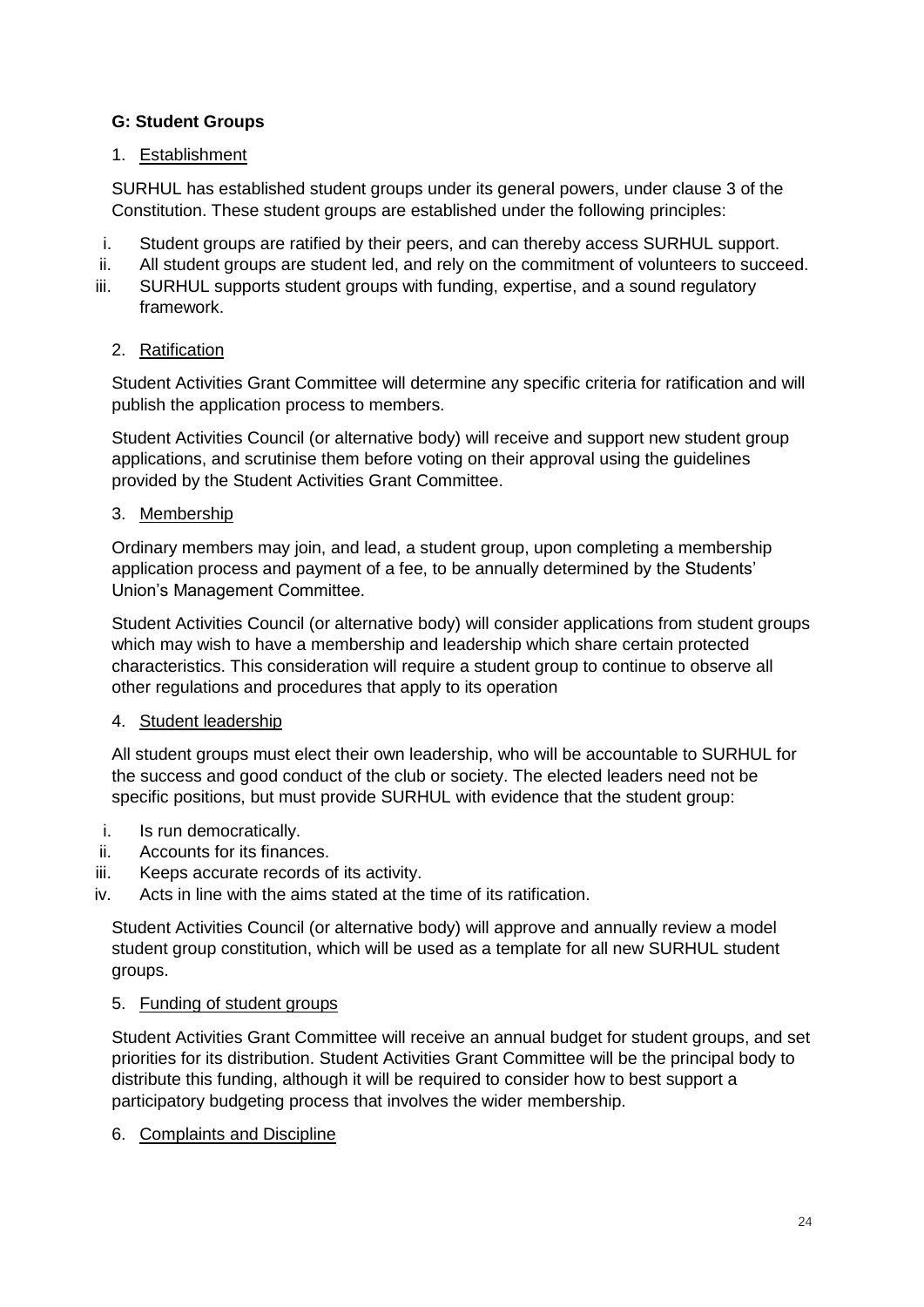The Complaints Procedure in By-Law J and the Discipline Procedure in By-Law K are appropriate for use in cases involving student groups.

SURHUL would usually expect that a concern involving student groups could be settled informally in the first instance. Any person or group considering a complaint or alleging misconduct is urged to contact SURHUL to consider what options for informal resolution may be available.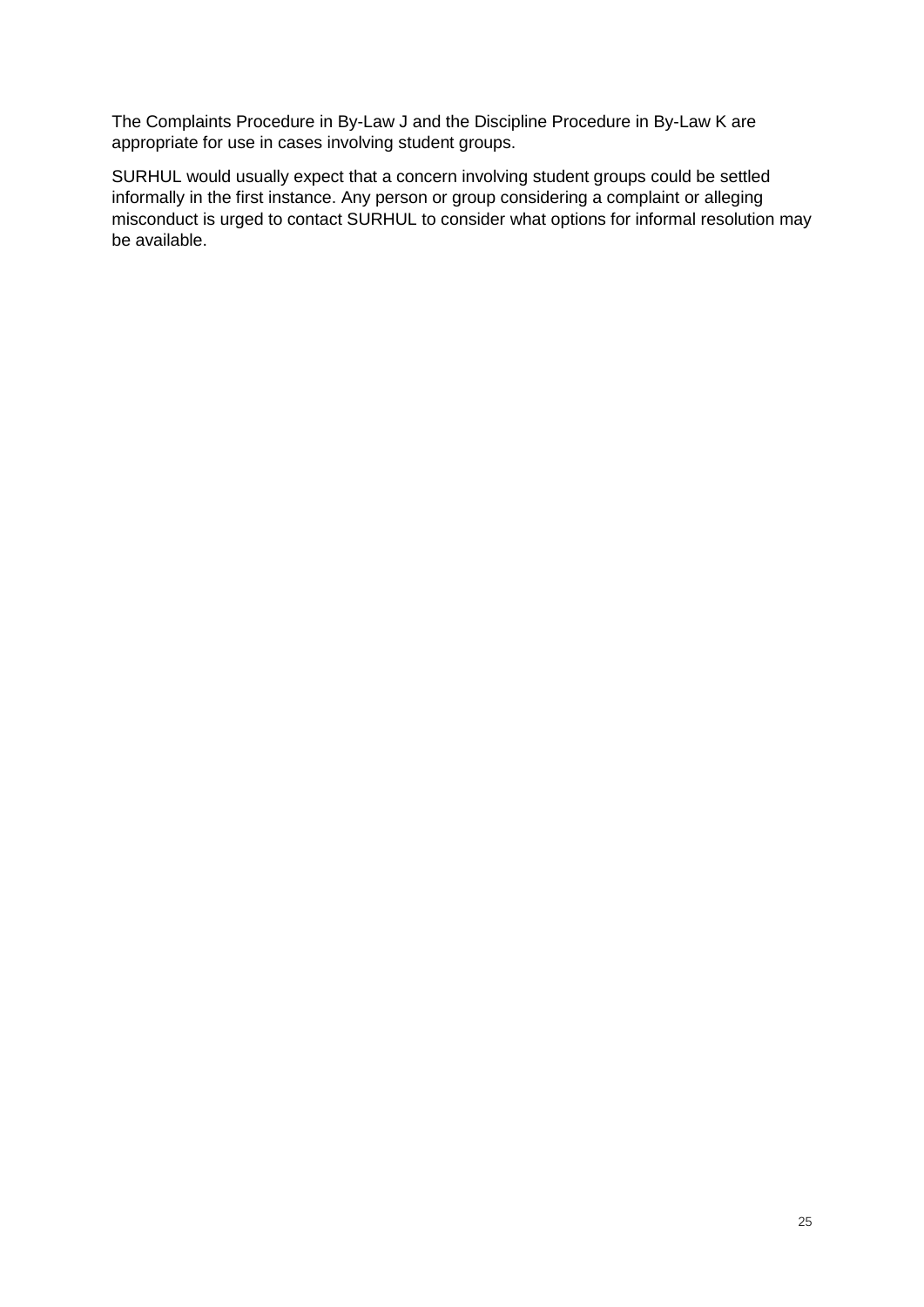## **H: Subcommittees of the Board**

## 1. Establishment

The Board of Trustees have established Subcommittees, under clause 10 of the Constitution. These Subcommittees are established under the following principles:

- i. The quorum for all subcommittees will be half of the voting members.
- ii. The quorum must have at least one Officer Trustee and one external Trustee.
- iii. All subcommittees will sit in good time before full meetings of the Board and will submit their minutes to the Board.
- iv. The Chief Executive will nominate a staff member to act as Secretary to each subcommittee.
- v. The Board will review all subcommittees every two years.
- vi. The subcommittees established under this By-Law are not definitive. The Board has the power to establish further subcommittees.

## 2. Finance, Staffing and Risk Committee

The Finance, Staffing and Risk Committee has power to:

#### *Finance powers and duties*

- i. Agree and review the budgeting, reserves and investment policies.
- ii. Recommend the annual budget for approval by the full Board.
- iii. Receive and scrutinise management accounts.
- iv. Undertake detailed scrutiny of significant expenditure proposals, within the Scheme of Delegation, approve proposals, and monitor their implementation.

#### *Staffing powers and duties*

- i. Approve human resource policies, including the overall terms and conditions of employment for staff.
- ii. Approve the organisational pay award structure and ensure the fair administration of incremental awards.
- iii. Receive the results of staff engagement activity, agree action and oversee success.
- iv. Approve any substantive variation in senior staffing structure, and receive reports on variation in the wider staffing structure.

#### *Risk powers and duties*

- i. Undertake review of high risk projects, for report to the full Board.
- ii. Agree and execute the process of appointing financial auditors, for approval by the full Board.
- iii. Monitor progress against the annual audit findings.
- iv. Receive and monitor an annual statement of legal compliance.

#### *Membership*

- i. President (Chair).
- ii. One other Officer Trustee.
- iii. One external Trustee.
- iv. One student Trustee.
- v. Chief Executive.
- vi. One other member of senior staff, appointed by the Chief Executive.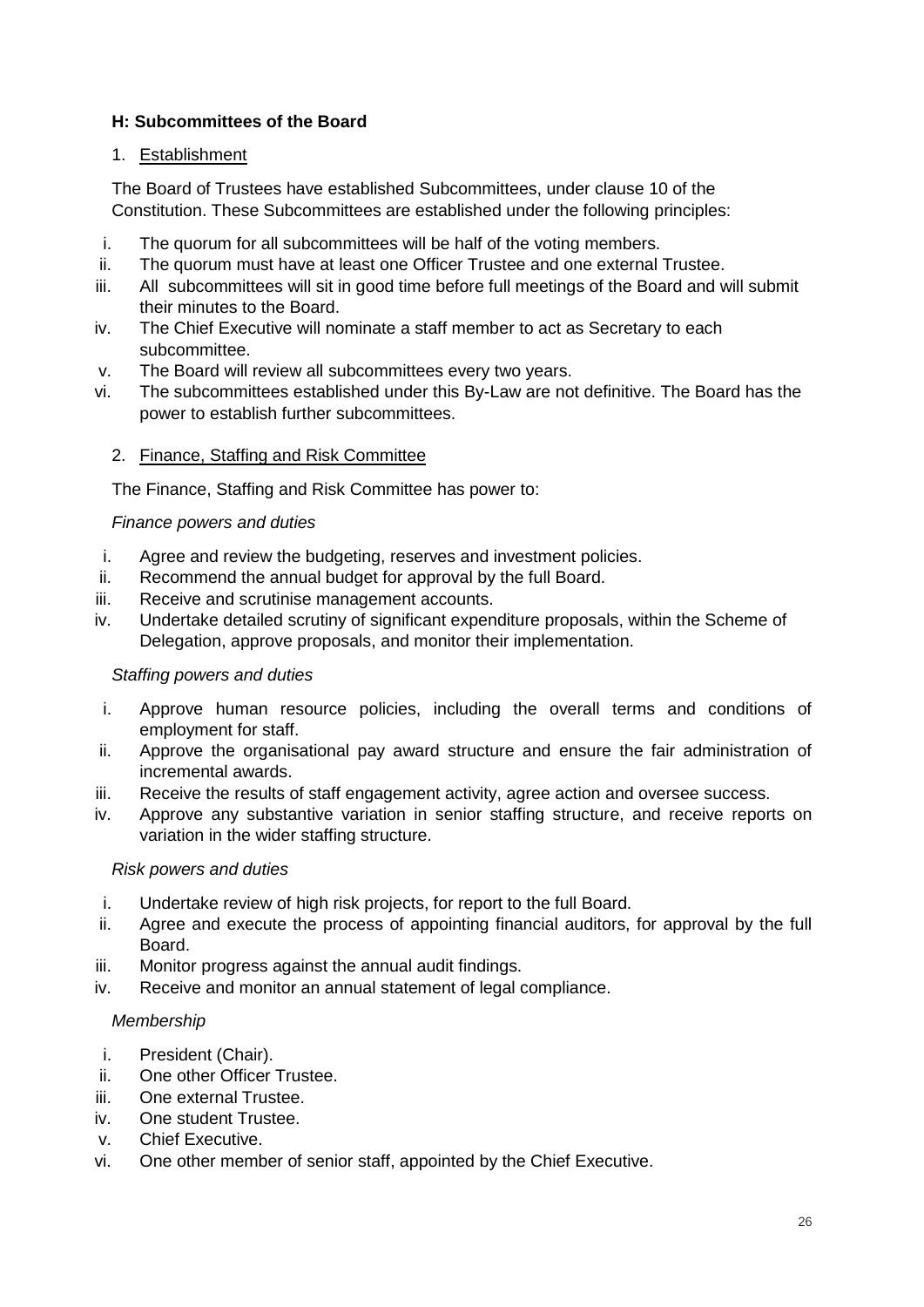## 3. Appointments and Remuneration Committee

The Appointments and Remuneration Committee has power to:

- i. Search for, recruit and appoint the Chief Executive and external Trustees, subject to approval by the full Board.
- ii. Review the remuneration of, and terms and conditions of employment for, the Officer Trustees and the Chief Executive.
- iii. Undertake the annual appraisal and performance management process for the Chief Executive, for report to the full Board.

The Appointments and Remuneration Committee will act with regard to the general pay, terms and conditions of employment, and recruitment practices established by the Finance, Staffing and Risk Committee.

## *Membership*

- i. President
- ii. The Vice Chair of the Board, an external Trustee (Chair)
- iii. One student Trustee.

#### 4. Management Committee

The Management Committee has power to:

- i. Consider tactical issues which are timely or sensitive, and important to the leaders of SURHUL, to identify opportunities and solutions for advancing the Objects and strategy of SURHUL.
- ii. Consider and approve detailed guidance for the good management of SURHUL.
- iii. Discuss the development of the SURHUL budgets, strategic plan, operational plans and specific objectives, monitor progress against the budget, plans and objectives, and propose action to the Board.
- iv. Receive, consider and propose action arising from the management accounts.
- v. Consider other matters referred to it by the policy making process, Steering Committee, or Board and its Committees.

#### *Membership*

- i. The Officer Trustees
- ii. The Chief Executive (Chair).
- iii. Senior staff, appointed by the Chief Executive.

#### 5. Student Activities Grants Committee

The Student Activities Grants Committee has the power to:

- i. Consider and publish an appropriate policy framework for the distribution of a student group funding
- ii. Allocate funding to ratified student groups, in line with a budget set down by the Board

#### *Membership*

- i. Vice President (Societies & Media)
- ii. Vice President (Sport)
- iii. Chair of Student Activities Council (or alternate body)
- iv. Another student elected from Student Activities Council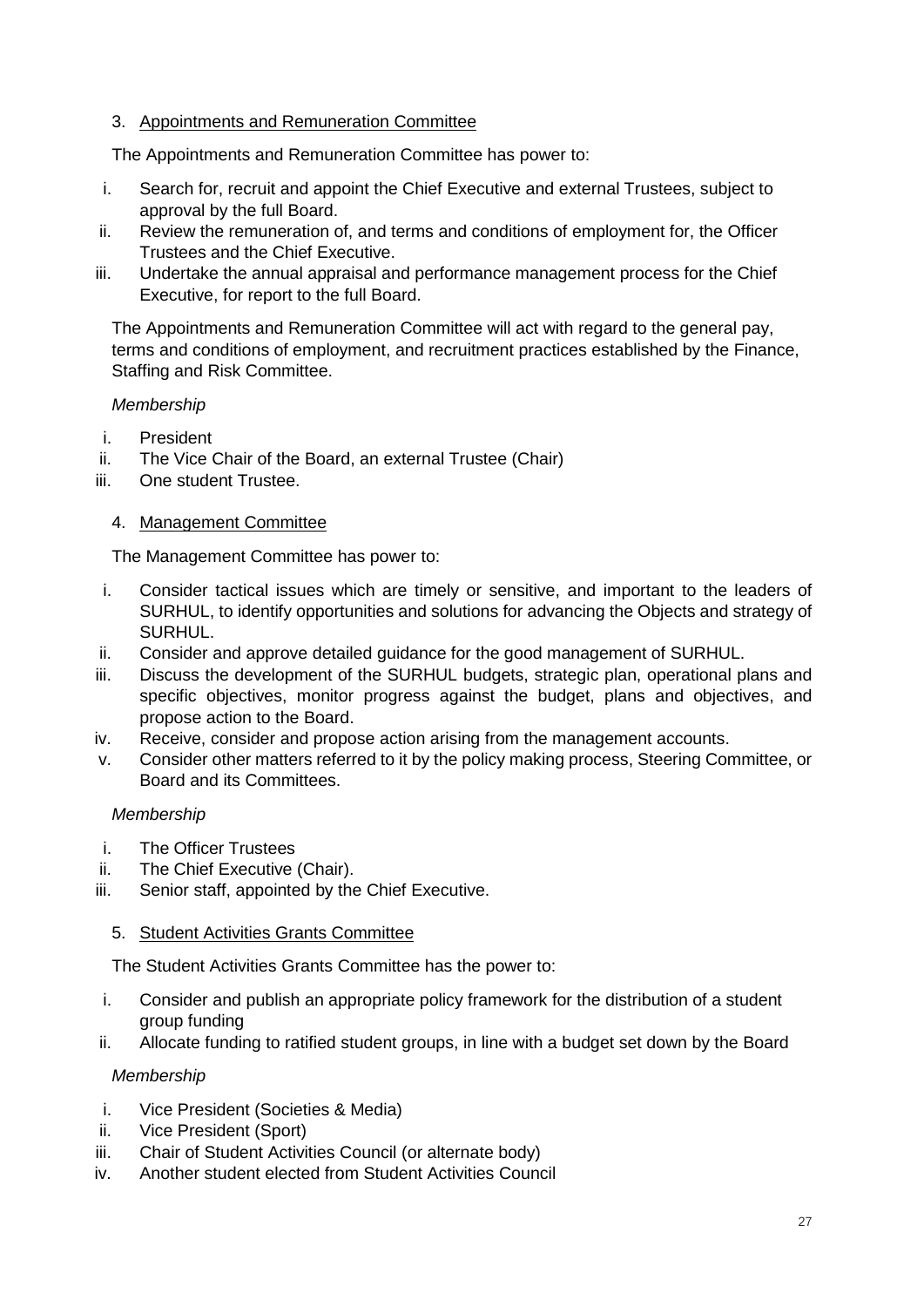v. Two members of staff of the students' union, appointed by the Chief Executive

## 6. Steering Committee

The Steering Committee is a joint subcommittee of the Board and All Student Meeting, and has the power to

- i. Set the agenda for the All Student Meeting.
- ii. Ensure that decisions are taken by the appropriate body, including considering issues of legal risk and reputation.
- iii. Defines how Councils work in the wider decision-making process of SURHUL.

## *Membership*

- i. Two Officer Trustees, to be elected by the Officer Trustees, one of whom will be Chair.
- ii. One ordinary member Trustee.
- iii. One ordinary member to be elected from the membership of each Council.

The Chief Executive will act as Secretary to the Committee.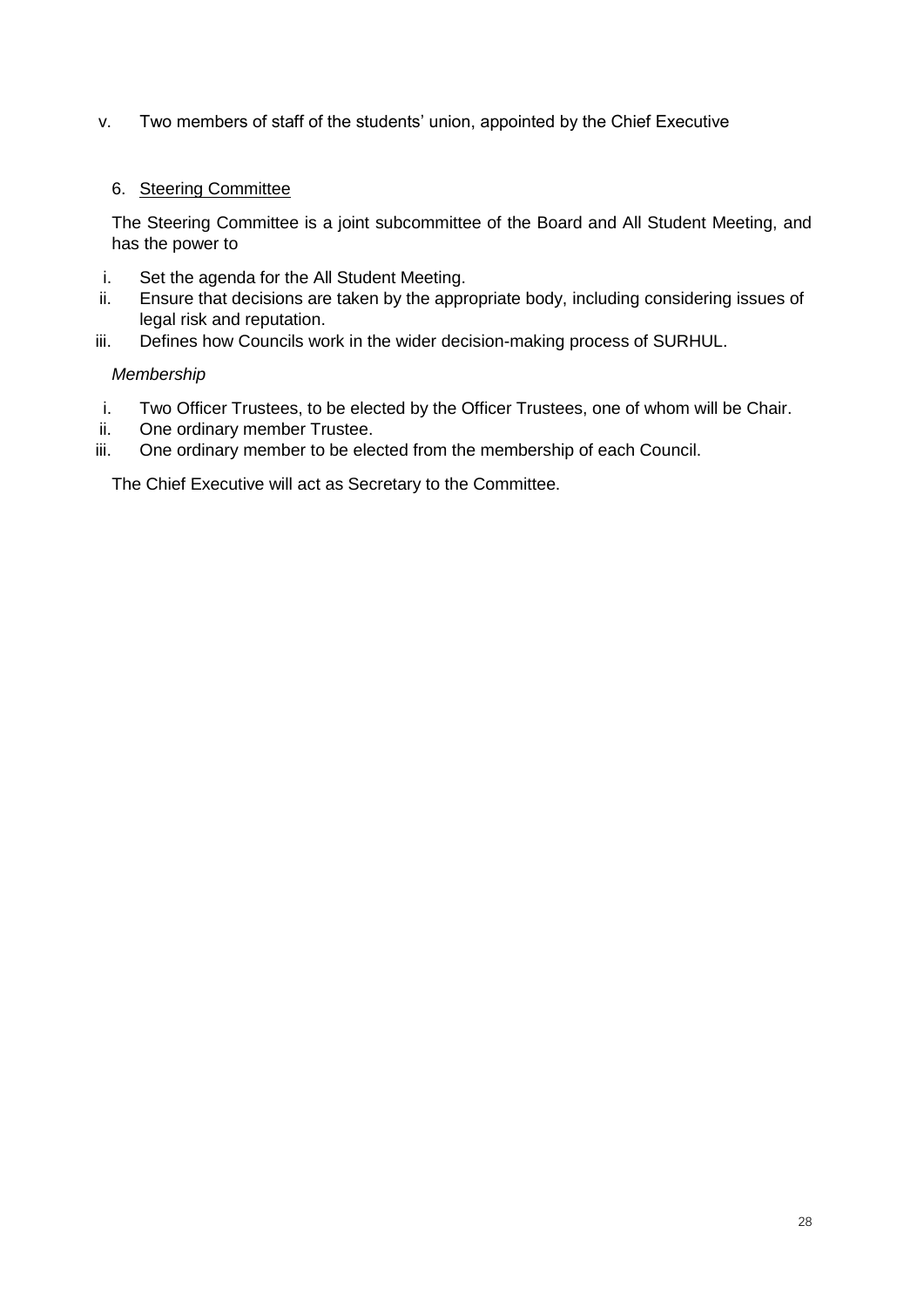## **I. Members' Code of Conduct**

All members of the Union (including ratified activity groups) shall be expected to abide by this constitution and its by-laws at all times.

The Union has agreed the following code of conduct relating to the behaviour of members and guests while on Union premises and engaged in Union activities.

Members and opted out students shall be liable for the conduct of any guests on the premises and may be subject to disciplinary proceedings accordingly. The following offences may lead to disciplinary proceedings:

- i. Breach of the students' union policies and principles, for example the Equal Opportunities Policy.
- ii. Wilful, reckless or negligent damage to, or loss of, students' union property or property under the control of SURHUL.
- iii. Conduct detrimental to the reasonable enjoyment of the students' union facilities by any other member(s) or their guests.
- iv. Threatening or violent behaviour on students' union premises.
- v. Imparting to the press, television or radio, or any agency thereof, any expressly confidential material about the students' union or any of its members or Officers, unless prior permission has been granted.
- vi. Breach of any of the regulations of the students' union, including any rules and regulations pertaining to any club or society.
- vii. Illegal entry to the students' union's functions or facilities.
- viii. Conduct tending to prejudice the external relations of the students' union.
- ix. Conduct detrimental to the public reputation of the students' union.
- x. Illegal activities whilst on students' union property, at events, or acting on behalf of the students' union.
- xi. Failure to discharge a debt to the students' union.
- xii. Incurring unauthorised expenditure on behalf of the students' union and/or misappropriation of funds or property.

This list is neither intended to be inclusive nor exhaustive, and the students' union reserves the right to investigate any other conduct which may give rise to disciplinary action.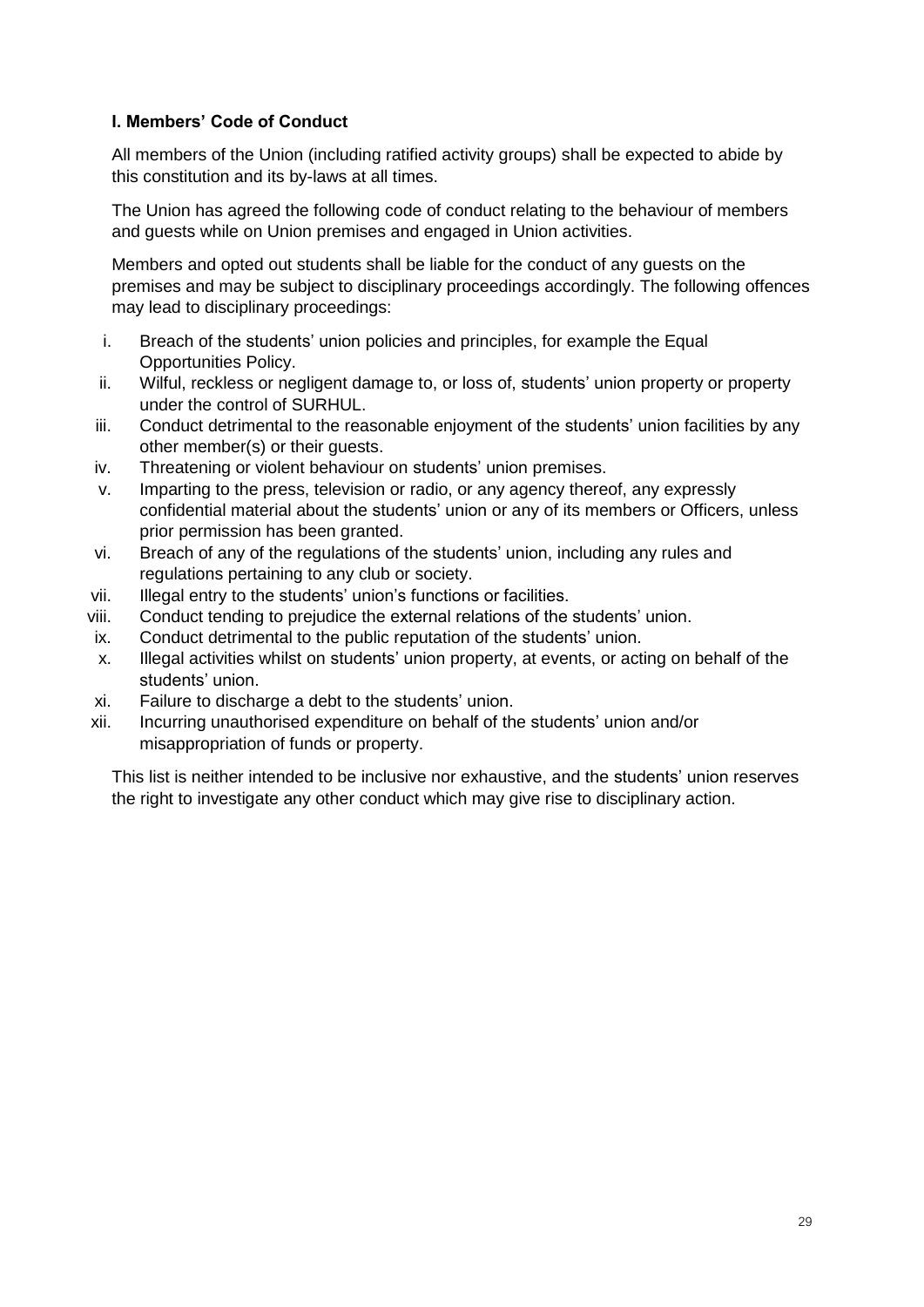# **J: Statutory Complaints Procedure**

## 1. Establishment

SURHUL has established a process for ensuring that members who may be dissatisfied by their dealings with the Union, or who may feel they have been unfairly disadvantaged by reason of having exercised their right not to be a member of the Union, are able to draw this to the attention of SURHUL and seek an appropriate remedy, under clause 18 of the Constitution.

## 2. Principles of the Complaints Procedure

The Complaints Procedure sets expectation that all complaints are:

- i. Taken seriously, and proceed in a timely fashion.
- ii. Consistent with principles of natural justice.
- iii. Raised no later than three months after which the matter causing complaint occurred.
- iv. Made by an aggrieved party; SURHUL will not usually accept complaints made anonymously or on behalf of others.

This Complaints Procedure is appropriate for use by all students who are dissatisfied with their dealings with SURHUL. The Complaints Procedure sets out how:

- i. Students will submit complaints.
- ii. Complaints will be investigated.
- iii. Complaint outcomes are determined.
- iv. Appeals may be submitted.
- v. Appeals will be heard.

The Complaints Procedure is not appropriate for complaints regarding:

- i. Political decisions taken by Officer Trustees, which should be raised through the political accountability framework in By-Law D.
- ii. Elections or referendums, except for a complaint that there is no confidence in the whole democratic process.
- iii. Disciplinary matters, which are set out in By-Law K.
	- 3. Raising a complaint

Students should complain in writing, in the first instance, to the President. The President, supported by a member of staff appointed by the Chief Executive, will determine probable cause for an investigation. In any event, the President will write to the complainant to confirm receipt of the complaint and any action taken.

The President will refer any complaint about the President to another Officer Trustee with no conflict of interest.

The President will refer complaints about staff to the Chief Executive, for processing in line with appropriate employment practices. If a complaint is made about the Chief Executive, the President will be supported in their investigation by an external Trustee (usually the Vice Chair of the Board).

#### 4. Investigation of the complaint

The President will, after finding probable cause for investigation, work with an appointed member of staff to produce an Investigation Report. The Investigation Report will concisely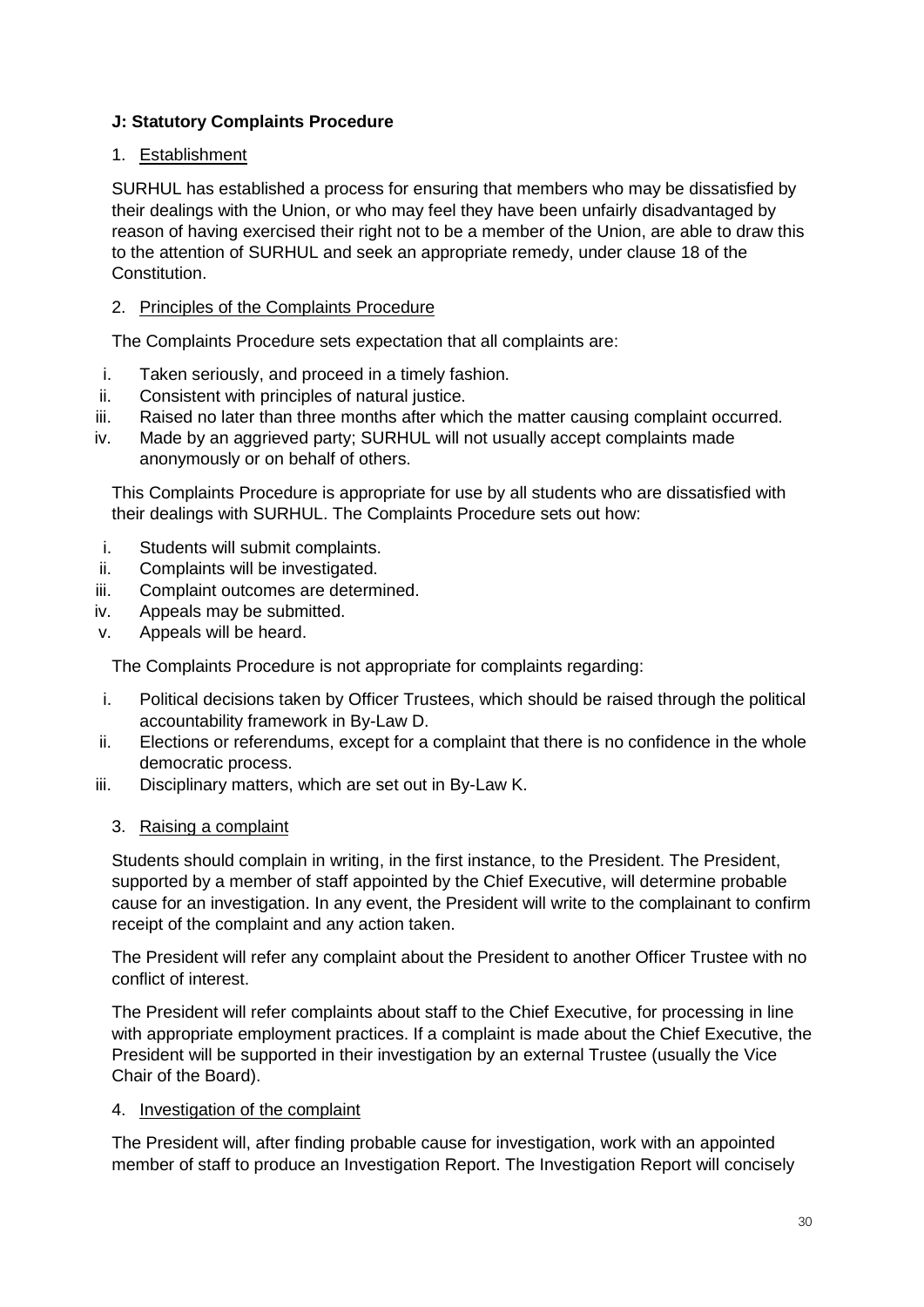summarise the facts of the complaint and, if the complaint is upheld, a recommendation as to an effective remedy. In any event, the President will write to the complainant with a summary of the Investigation Report.

The President will, generally, ask the complainant whether they would like a face-to-face meeting during the investigation process, but it would not be usual to convene a hearing meeting. The President may require SURHUL members, staff, and Trustees, to support the collection of evidence in the investigation process.

# 5. Complaint outcomes

The President will be guided by precedent and will securely store their Investigation Report for an appropriate time period, under the guardianship of the Chief Executive.

The President may conclude that an appropriate complaint outcome is the commencement of disciplinary procedures. A complainant should have no expectation that they will be involved in disciplinary processes, as this may include confidential practices.

# 6. Appeals

The complainant has a right to appeal on three grounds, and must have evidence that the President:

- i. Conducted the investigation process in a way that was procedurally irregular.
- ii. Was not able to consider evidence that has now become available.
- iii. Has not identified an effective remedy to an upheld complaint.

The complainant may not appeal because they disagree with a complaint not being upheld, unless they also have one or more of the grounds for appeal. The complainant should submit their appeal in writing to the Chief Executive, who will determine whether grounds for appeal exist.

The Chief Executive will, after finding grounds for appeal, make arrangements for a panel of the Board to consider the appeal. The panel will include three trustees, none of whom will have had previous knowledge of the complaint.

The panel will consider a case presented by the President, and disputed by the complainant. The appeal may not require a hearing, and the panel may determine that it will conduct the process at a distance.

7. External review

Complainants have the right to request that the College review the complaints process. The College will not reinvestigate the complaint, but will report on the confidence that can be placed in the complaints procedure being fair and appropriate.

The President will make the external review process known at the conclusion of the appeals stage.

The College will appoint a named individual to act in this capacity on an annual basis.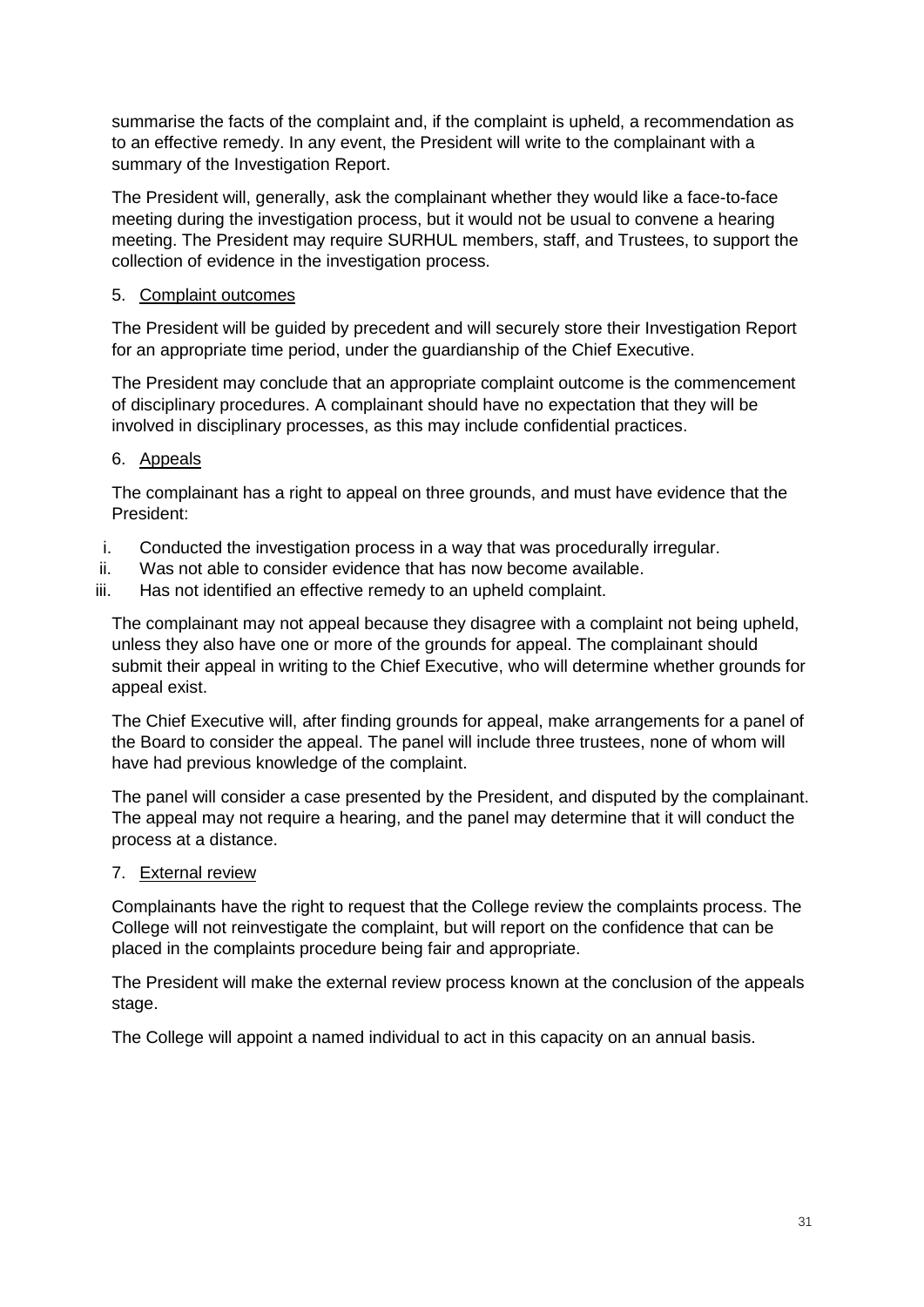# **K: Members' Discipline Procedure**

## 1. Establishment

This By-Law is not established to further the delivery of any clause of the Constitution, per se, but exists to help members understand how and why SURHUL may enforce its expectation of acceptable standards of conduct on members, or groups of members.

## 2. Principles of the Discipline Procedure

The Discipline Procedure sets expectation that all allegations of misconduct which may require a disciplinary process are:

- i. Taken seriously, and proceed in a timely fashion.
- ii. Consistent with principles of natural justice.
- iii. Raised as soon as possible, and no later than three months following the event.
- iv. Made by an aggrieved party; SURHUL will not usually accept allegations of misconduct made anonymously or on behalf of others.

This Discipline Procedure is appropriate for use to consider allegations against members of SURHUL, individually or collectively. The Discipline Procedure sets out how:

- i. Summary offences will be managed.
- ii. Allegations of misconduct should be raised.
- iii. Allegations of misconduct will be investigated.
- iv. Appropriate outcomes are determined.
- v. Appeals may be submitted.
- vi. Appeals will be heard.

The Discipline Procedure is not appropriate for allegations regarding:

- i. Political decisions taken by Officer Trustees, which should be raised through the political accountability framework in By-Law D.
- ii. Conduct of SURHUL staff, which should be considered through appropriate employment practices.
- iii. Behaviour or activity which is not related to SURHUL membership or employment.

#### 3. Summary offences

The Disciplinary Procedure is only appropriate for use in considering allegations of misconduct against members or groups of members; for the avoidance of doubt, this does not include misconduct which occurs when students are using SURHUL services. The Chief Executive has managerial authority to enforce good conduct in the use of services, in line with standard operating procedures, using appropriate discipline against summary offences. The exercise of this authority, therefore, may not limit membership of SURHUL, and only refers to the use of services.

The Chief Executive may refer any allegation of misconduct to the President for consideration under this Discipline Procedure, at their discretion.

#### 4. Making an allegation

Students should raise the allegation in writing, in the first instance, to the President. The President, supported by a member of staff appointed by the Chief Executive, will determine probable cause for an investigation. The President and Chief Executive will determine that an allegation of misconduct does, in fact, refer to behaviour or actions that relate to SURHUL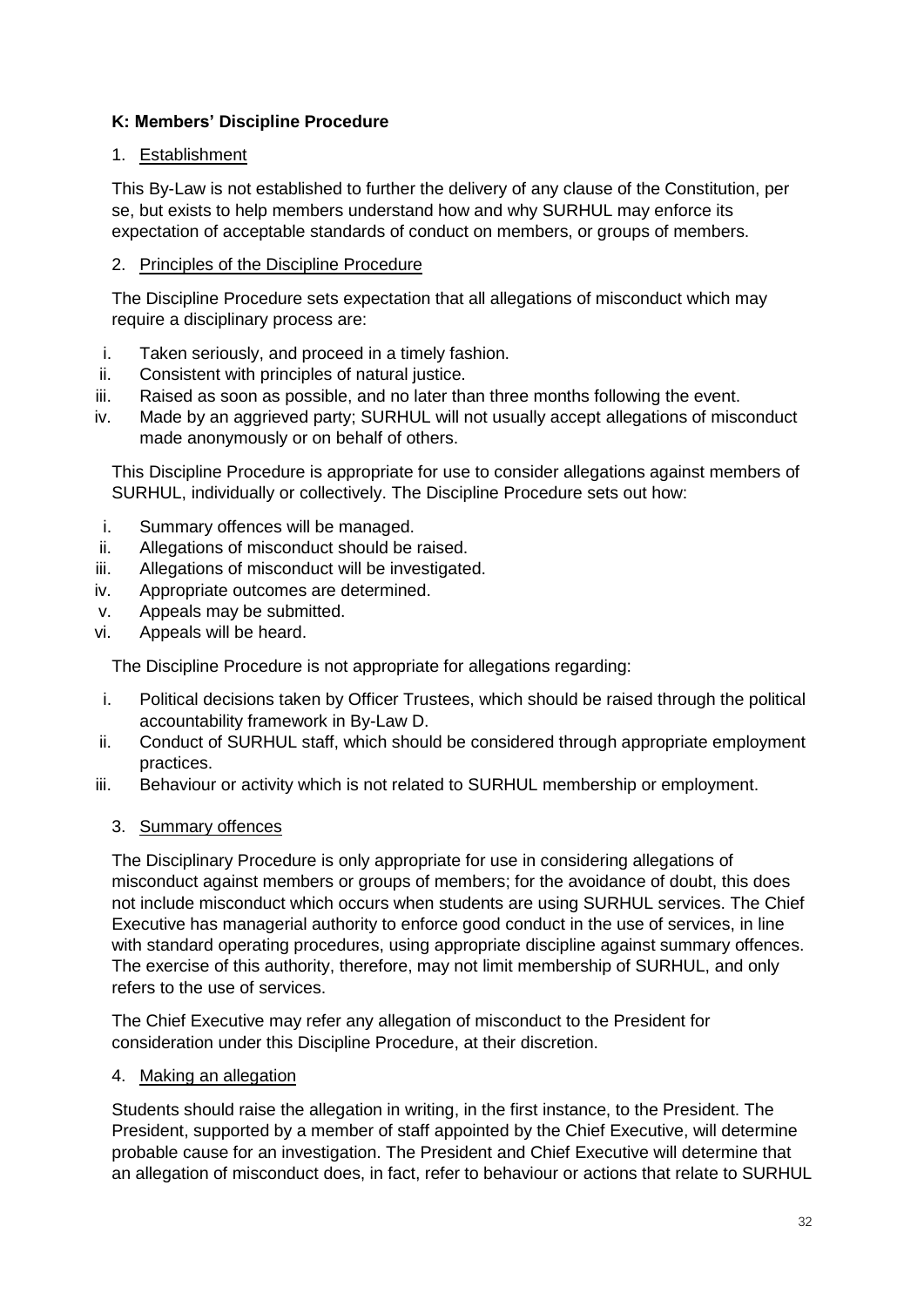membership or employment. In any event, they will write to the person making the allegation to confirm receipt of the allegation and any action taken.

Allegations which do not relate to SURHUL membership or employment may be more appropriately considered by the College, under their Disciplinary Regulations, or by an external partner, such as a local authority or the police. The President will refer any person who makes an allegation of misconduct which SURHUL declines to proceed with to appropriate external partners.

If a person makes an allegation of misconduct to SURHUL as well as to the College or to external partners, SURHUL reserves the right to suspend consideration of the allegation until the conclusion of other processes.

The President will refer any allegations of misconduct about the President to another Officer Trustee with no conflict of interest.

#### 5. Investigation of the allegation

The President will, after finding probable cause for investigation, work with an appointed member of staff to produce an Investigation Report. The Investigation Report will concisely summarise the facts of the allegation and a recommendation as to an effective sanction.

The President will, generally, ask both parties whether they would like a face-to-face meeting during the investigation process. The President may require SURHUL members, staff, and Trustees, to support the collection of evidence in the investigation process.

The President, for the avoidance of doubt, has discretion to suspend membership entitlements while an investigation is in progress, including the recognition of student groups, and their members' access to support, funding, and facilities. There is no assumption of guilt during a period of suspension, but non-compliance with the President's decision may be considered a further disciplinary matter.

#### 6. Discipline Outcomes

The President will be guided by precedent and will securely store their Investigation Report for an appropriate time period, under the guardianship of the Chief Executive. For the avoidance of doubt, the President may conclude that there is no case to answer and therefore dismiss the case.

Where the President finds there is a case to answer, the matter will be referred to a stage one panel.

#### *Stage One Panel*

The stage one disciplinary panel will consist of three ordinary members of the Union, from a pool determined on an annual basis by the Board of Trustees.

The panel will hear evidence from all parties involved. Usually, the individuals subject to the process will receive all evidentiary documents not less than 10 working days before a panel. Where there is a delay, reasonable justification should be made.

An appropriate discipline outcome may be that:

- i. There is no case to answer.
- ii. There should be a period of mandatory training and development.
- iii. There should be a sanction imposed.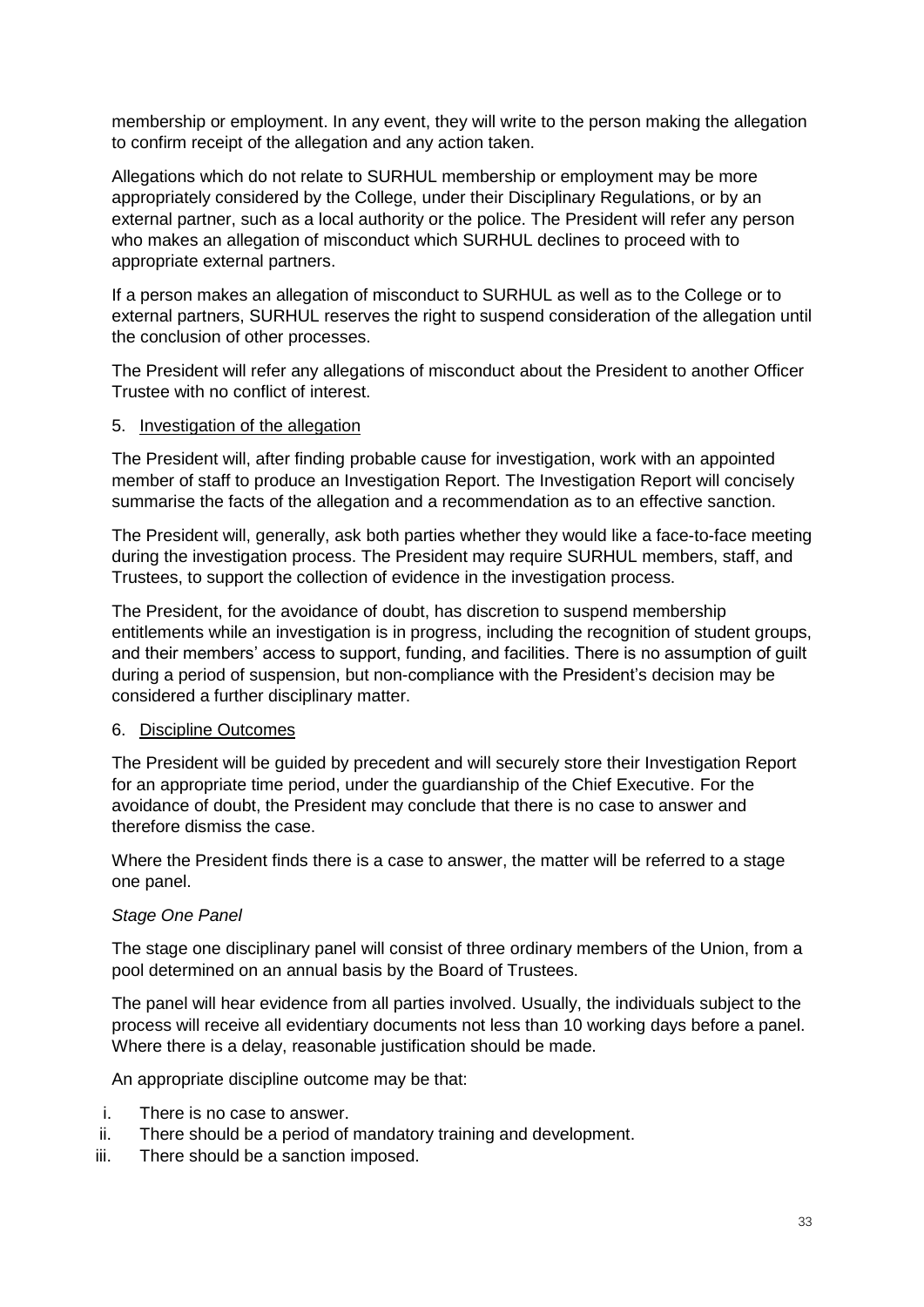The sanctions available to the panel include:

- i. A verbal warning.
- ii. A written warning.
- iii. A final written warning.
- iv. Termination or suspension of membership entitlements.

The Panel, for the avoidance of doubt, has discretion to impose sanctions against members of student groups and the whole student group, individually and collectively.

## 7. Appeals

Any member or group who has an allegation of misconduct against them upheld has a right to appeal on three grounds, and must provide evidence that:

- i. The investigation process was conducted in a way that was procedurally irregular.
- ii. The stage one panel was not able to consider evidence that has now become available.
- iii. The stage one panel has imposed a disproportionate sanction.

The member or group against whom an allegation has been upheld may not appeal because they disagree that an allegation has been upheld, unless they also have one or more of the grounds for appeal. The member or group should submit their appeal in writing to the Chief Executive, who will determine that grounds for appeal do exist.

The Chief Executive will, after finding grounds for appeal, make arrangements for a panel of the Board to consider the appeal. The panel will include at least three trustees, none of whom will have had previous knowledge of the allegation.

The panel will consider the outcome of the stage one panel, and disputed by the member or group. The appeal may not require a hearing, and the panel may determine that it will conduct the process at a distance.

The panel will consider the appeal and may find that the disciplinary case should be:

- i. Dismissed.
- ii. Upheld, and the original sanction applied.
- iii. Upheld, and an alternative sanction applied.

After the appeal process has concluded, there is no further opportunity to contest a discipline case. The main SURHUL Complaints Procedure in By-Law J will only be appropriate if there is probable cause to investigate a complaint that no confidence can be placed in the entire discipline process.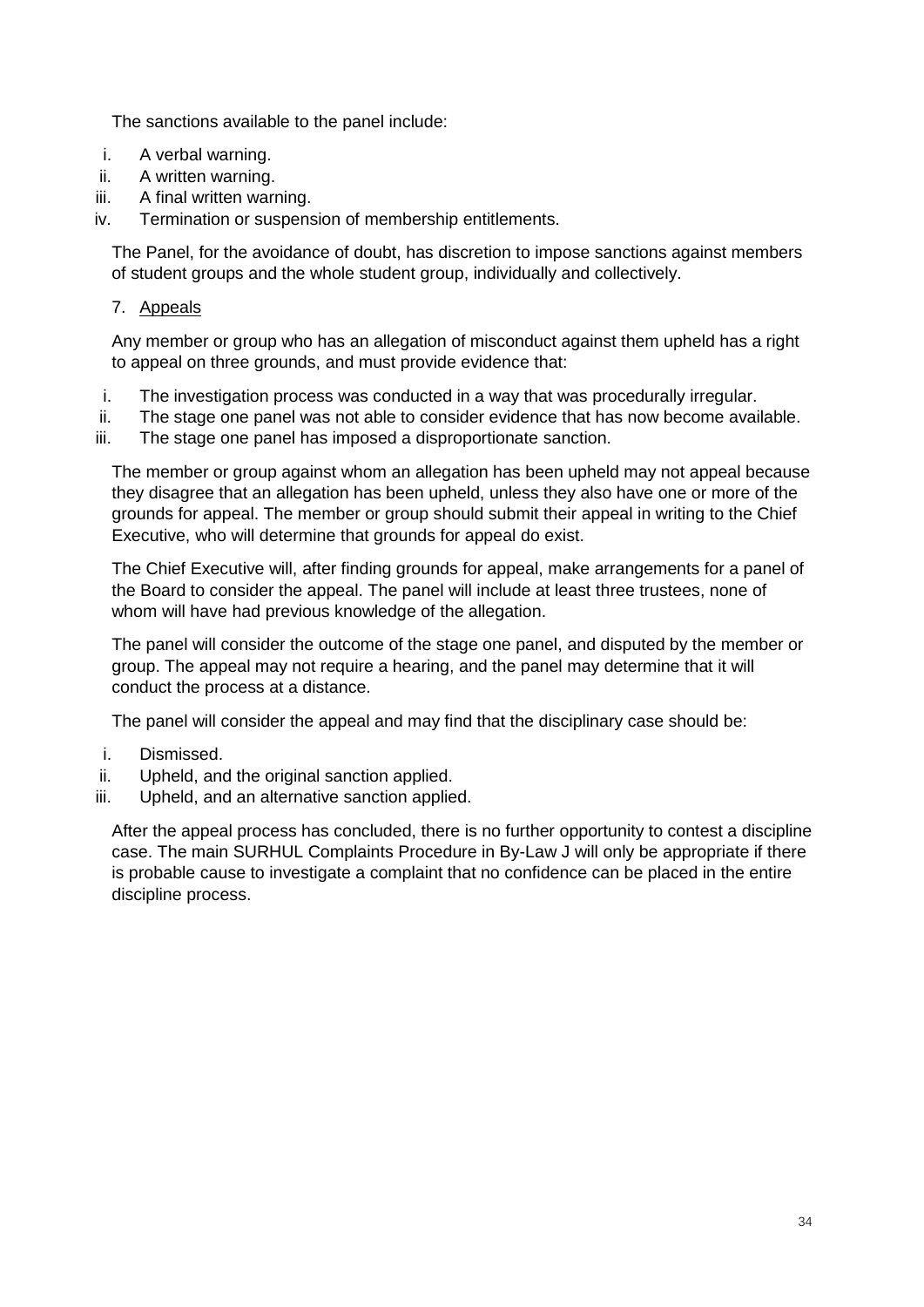# **L: Financial Regulations**

# 1. Establishment

SURHUL has established Financial Regulations under the following principles:

- i. Members have an interest in the way that the students' union conducts its financial affairs, and it is proper that a By-Law, agreed between an All Student Meeting and the Board, establishes the Financial Regulations.
- ii. The Board has ultimate responsibility for the good financial governance of the students' union, and should have oversight of the Financial Procedures Manual through the Finance, Staffing and Risk Committee.
- iii. The Constitution is SURHUL's controlling document and will take precedence over this By-Law and the Financial Procedures Manual, unless legislation requires otherwise.
- iv. All Student Meetings will scrutinise the audited accounts to ensure that the Board are taking proper care of the students' union's finances.

## 2. The Financial Procedures Manual

The Financial Procedures Manual will contain references to:

- i. Ownership, Status, Professional Adviser, Accounting Dates.
- ii. Bank Accounts and Management of Bank Balances.
- iii. Control of Expenditure.
- iv. Control of Fixed Assets and Depreciation.
- v. Control of Stock, Floats and Safes.
- vi. Insurance.
- vii. Staffing and Payroll.
- viii. Financial Reporting and Storage of Financial Information.
- ix. Budgeting.
- x. Journals.
- xi. Statutory Returns and VAT.
	- 3. Statutory Requirements

The Students' Union will comply with all relevant statutory requirements relating to financial matters, including those outlined in relevant charities legislation and the Education Act 1994. This includes (but is not limited to):

- i. An annual audit
- ii. Submission of an annual return to the Charity Commission
- iii. Presentation of accounts to the College's Finance Committee as required
- iv. Presentation of the annual budget to the College's Finance Committee as required.
	- 4. Oversight

The Financial Procedures Manual will be made available to any member, or any member of the College's Finance Committee, on request to the Chief Executive.

The Financial Procedures Manual will be reviewed, revised and recommunicated by the Finance, Staffing and Risk Committee annually, before each academic year commences.

Staff who deal with steps and stages of key actions may have more detailed procedures, which must not conflict with the Financial Procedures Manual, but which do not form part of the SURHUL governing documents.